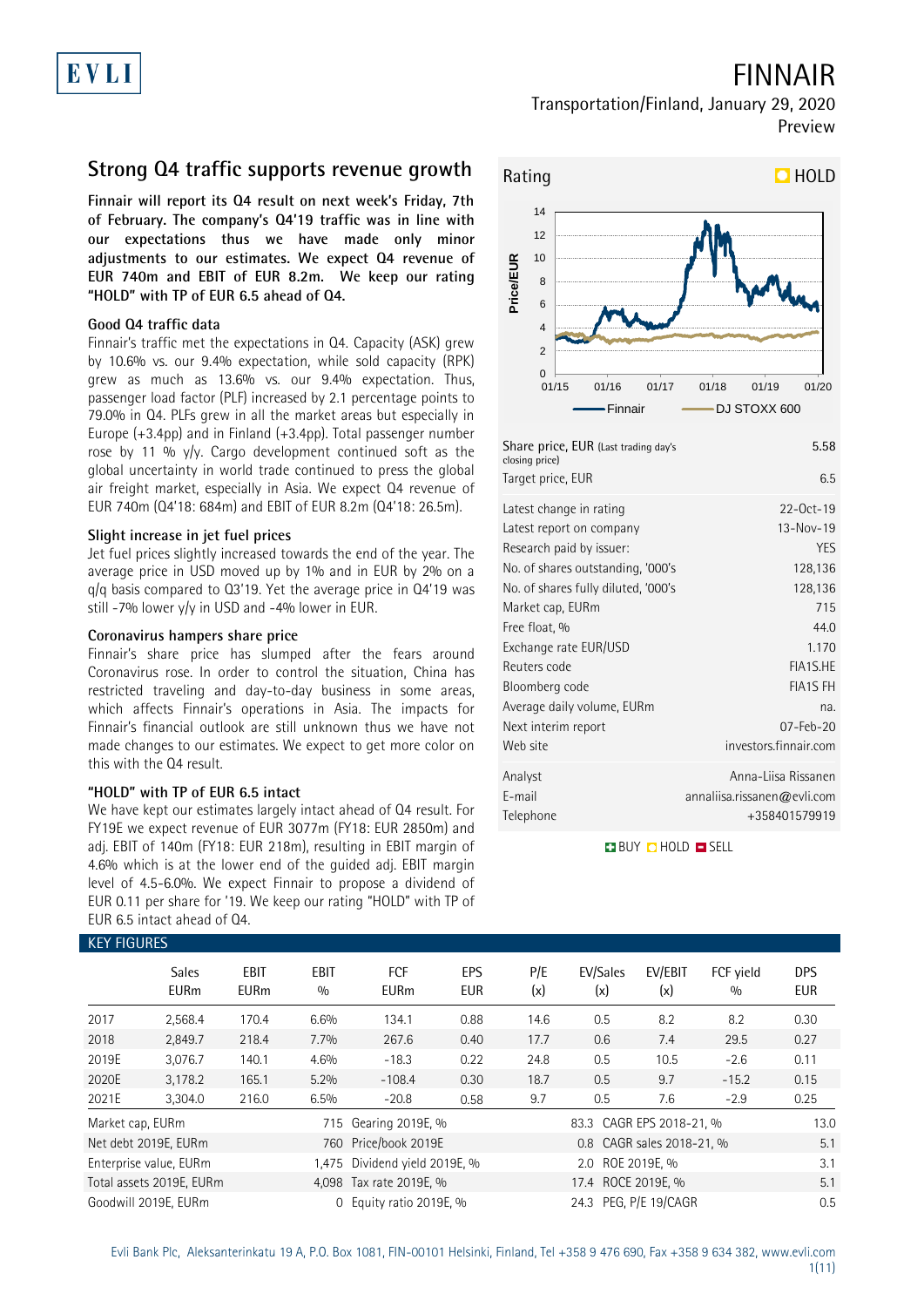## **Updated strategy**

Based on Finnair's new strategy update (for 2020-2025), the company aims to moderate its growth and expects it to be in line with the market growth. Finnair guides ASK growth (CAGR) of 3-5% which is in line with our expectations (3-4% in 20E-21E). The company's new target is to reach comparable EBIT margin of over 7.5% (prev. over 6%) over the cycle (at constant fuel and currency), after a 12-18 months build-up period.

| <b>FINNAIR</b>             | 2015         | 2016         | 2017       | 2018         | 2019           | 2019           | 2019           | 2019E                                                    | 2019E        | 2020E        | 2021E        |
|----------------------------|--------------|--------------|------------|--------------|----------------|----------------|----------------|----------------------------------------------------------|--------------|--------------|--------------|
| <b>EURm</b>                | $\mathsf{F}$ | $\mathsf{F}$ | F'         | $\mathsf{F}$ | Q <sub>1</sub> | Q <sub>2</sub> | Q <sub>3</sub> | Q <sub>4</sub>                                           | $\mathsf{F}$ | $\mathsf{F}$ | $\mathsf{F}$ |
| Passengers (thousands)     | 10294        | 10866        | 11905      | 13281        | 3148           | 3910           | 4088           | 3504                                                     | 14650        | 15192        | 15717        |
| v/y change                 | 7%           | 6 %          | 10%        | 12%          | 4%             | 13%            | 12.96          | 11.96                                                    | 10%          | 4%           | 396          |
| ASK (mkm)                  | 31836        | 33 914       | 36922      | 42 38 6      | 10 670         | 12 308         | 12 624         | 11 588                                                   | 47 190       | 48 936       | 50 628       |
| y/y change                 | 3%           | 7%           | 9 %        | 15 %         | 10%            | 15%            | 10%            | 10.6%                                                    | 11.3%        | 4%           | 3%           |
| RPK (mkm)                  | 25 5 92      | 27 065       | 30 749     | 34 660       | 8 3 5 6        | 10 152         | 10879          | 9 1 5 1                                                  | 38 538       | 39 971       | 41 359       |
| v/v change                 | 3%           | 6 %          | 14 %       | 13.96        | 4%             | 15%            | 12.96          | 13.6%                                                    | 11.2%        | 4%           | 3%           |
| Load factor (RPK/ASK), PLF | 80.4 %       | 79.8 %       | 83.3 %     | 81.8%        | 78.3%          | 82.5%          | 86.2%          | 79.0%                                                    | 81.7%        | 81.7 %       | 81.7 %       |
| v/v change                 | $0.2% - p$   | $-0.6% - p$  | $3.5% - p$ | $-1.5% - p$  | $-4.6% - p$    | $-0.1% - p$    | $1.7% - p$     | $2.1%-p$                                                 | $-0.1% - p$  | $0.0% - p$   | $0.0% - p$   |
| <b>Total revenue</b>       | 2255         | 2317         | 2569       | 2850         | 673            | 793            | 870            | 740                                                      | 3077         | 3178         | 3304         |
| YoY change                 | -1 %         | 3%           | 11%        | 11%          | 5 %            | 10 %           | 8 %            | 8 %                                                      | 8%           | 3 %          | 4 %          |
| Other income               | 85           | 76           | 77         | 74           | 15             | 13             | 13             | 18                                                       | 59           | 72           | 72           |
| Staff costs                | $-353$       | $-363$       | $-423$     | $-500$       | $-130$         | $-137$         | $-132$         | $-133$                                                   | $-531$       | $-547$       | $-563$       |
| v/v change                 | 2%           | 3 %          | 17 %       | 18 %         | 5%             | 3%             | 6 %            | 11.96                                                    | 6 %          | 3%           | 3%           |
| % of revenue               | 16 %         | 16 %         | 16 %       | 18 %         | 19 %           | 17%            | 15%            | 18 %                                                     | 17%          | 17%          | 17%          |
| Fuel                       | $-596$       | $-492$       | $-472$     | $-581$       | $-145$         | $-181$         | $-190$         | $-171$                                                   | $-687$       | $-701$       | $-699$       |
| v/v change                 | $-10%$       | $-17%$       | $-4%$      | 23 %         | 14 %           | 24 %           | 17%            | 18 %                                                     | 18 %         | 296          | 0%           |
| % of revenue               | 26 %         | 21%          | 18 %       | 20 %         | 22 %           | 23 %           | 22 %           | 23 %                                                     | 22 %         | 22 %         | 21%          |
| Other OPEX                 | $-1160$      | $-1268$      | $-1314$    | $-1330$      | $-353$         | $-363$         | $-380$         | $-365$                                                   | $-1460$      | $-1509$      | $-1562$      |
| v/v change                 | 3 %          | 9 %          | 4%         | 1%           | 9%             | 11.96          | 10 %           | 9%                                                       | 10 %         | 3%           | 3%           |
| % of revenue               | 51 %         | 55 %         | 51 %       | 47 %         | 52 %           | 46 %           | 44 %           | 49 %                                                     | 47 %         | 47 %         | 47 %         |
| Comparable EBITDA          | 132          | 161          | 300        | 513          | 60             | 126            | 182            | 90                                                       | 457          | 493          | 552          |
| Depreciation               | $-108$       | $-106$       | $-129$     | $-294$       | $-76$          | $-79$          | $-81$          | $-82$                                                    | $-317.4$     | $-327.5$     | $-336.0$     |
| <b>Comparable EBIT</b>     | 24           | 55           | 171        | 218          | $-16$          | 47             | 101            | $\mathbf{R}$                                             | 140          | 165          | 216          |
| Comp. EBIT-%               | 1.0%         | 2.4%         | 6.6%       | 7.7%         | $-2.4%$        | 5.9%           | 11.6%          | 1.1%                                                     | 4.6%         | 5.2%         | 6.5%         |
| IAC & fair value changes   | 98           | 61           | 54         | 38           | $-2$           | 1              | $-6$           |                                                          | -7           | O            |              |
| EBIT                       | 122          | 116          | 225        | 256          | $-18$          | 48             | 95<br>$\sim$   | $\overline{r}$<br>$\mathbf{r}$ $\mathbf{r}$ $\mathbf{r}$ | 133          | 165          | 216          |

### **Estimates**

Sources: Finnair, Evli estimates



## **Fuel price**

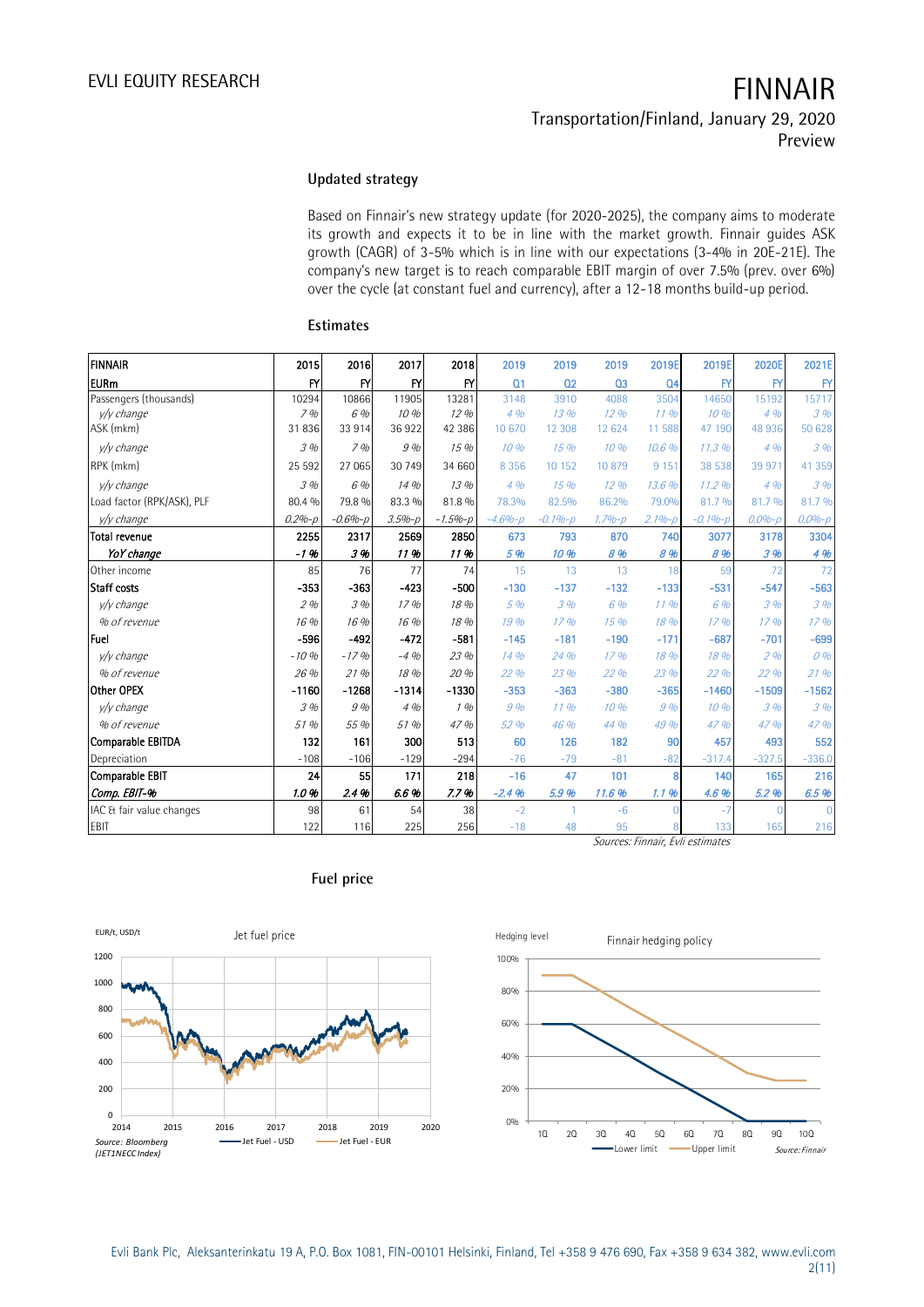## **Finnair's valuation vs. peers**

Our model treats Finnair's EUR 200m hybrid bond as 100% equity. Our estimates exclude IAC and fair value changes, but include hybrid interest. On our estimates, Finnair trades EV/EBITDA multiple of 3.2x and 3.0x in 20E-21E and EV/EBIT multiple of 9.7x and 7.6x, which translates into 13-19% premium compared to the peer group.



| EV/EBIT<br><b>MCAP</b><br>EV/EBITDA EV/EBITDA EV/EBITDA<br>EV/EBIT<br>EV/EBIT<br>P/E<br>P/E<br>P/E<br>P/B<br>P/B<br>P/B<br><b>FINNAIR PEER GROUP</b><br>local FX<br>19<br>20<br>19<br>20<br>21<br>19<br>20<br>21<br>19<br>20<br>21<br>21<br><b>Primary European peers</b><br>SAS AB<br>5360<br>6.3x<br>3.8x<br>3.6x<br>17.4x<br>13.7x<br>11.1x<br>9.3x<br>6.6x<br>4.2x<br>1.1x<br>1.0x<br>0.8x<br>International Consolidated Airlines Group<br>11755<br>4.0x<br>3.5x<br>3.3x<br>6.6x<br>5.7x<br>5.2x<br>6.3x<br>5.3x<br>2.0x<br>1.6x<br>5.8x<br>1.3x<br>Air France-KLM SA<br>3634<br>2.8x<br>2.4x<br>2.2x<br>10.3x<br>8.2x<br>6.7x<br>10.2x<br>1.7x<br>1.0x<br>5.6x<br>4.4x<br>1.3x<br>Deutsche Lufthansa AG<br>6695<br>2.9x<br>2.2x<br>6.5x<br>5.2x<br>5.1x<br>0.7x<br>0.5x<br>2.4x<br>4.4x<br>4.3x<br>3.6x<br>0.6x<br>Norwegian Air Shuttle ASA<br>5999<br>9.3x<br>8.1x<br>6.8x<br>99.0x<br>29.6x<br>18.1x<br>7.7x<br>1.3x<br>1.5x<br>1.3x<br>Other European peers<br>Aegean Airlines SA<br>9.2x<br>9.2x<br>632<br>1.4x<br>1.5x<br>2.5x<br>2.8x<br>8.3x<br>2.3x<br>2.1x<br>1.9x<br>5585<br>6.2x<br>12.8x<br>11.3x<br>16.3x<br>1.9x<br>1.7x<br>easyJet plc<br>5.8x<br>5.3x<br>9.9x<br>13.4x<br>11.9x<br>1.6x<br>Ryanair Holdings Plc<br>15.0x<br>11.6x<br>16.8x<br>2.9x<br>2.4x<br>16304<br>9.0x<br>7.5x<br>6.8x<br>10.6x<br>12.6x<br>11.6x<br>2.0x<br>Wizz Air Holdings Plc<br>2998<br>3.9x<br>7.1x<br>4.4x<br>3.0x<br>8.5x<br>5.5x<br>17.0x<br>13.8x<br>11.5x<br>3.0x<br>2.4x<br>1.9x<br>North American peers<br>American Airlines Group, Inc.<br>4.2x<br>6.4x<br>6.1x<br>5.2x<br>10.0x<br>10.0x<br>8.5x<br>5.5x<br>5.3x<br>4.7x<br>13.8x<br>2.4x<br>11784<br>Delta Air Lines, Inc.<br>37175<br>5.0x<br>5.0x<br>4.8x<br>7.0x<br>7.3x<br>6.9x<br>7.9x<br>7.9x<br>7.3x<br>2.5x<br>2.0x<br>1.7x<br>JetBlue Airways Corporation<br>5852<br>4.9x<br>4.4x<br>8.0x<br>7.3x<br>10.7x<br>8.2x<br>7.2x<br>0.9x<br>4.6x<br>6.8x<br>1.1x<br>1.0x<br>Southwest Airlines Co.<br>30313<br>6.7x<br>6.9x<br>6.2x<br>9.4x<br>10.0x<br>8.8x<br>13.5x<br>12.7x<br>10.7x<br>2.5x<br>2.3x<br>2.1x<br>Spirit Airlines, Inc.<br>2902<br>6.1x<br>6.6x<br>5.8x<br>8.7x<br>9.7x<br>8.8x<br>8.4x<br>8.7x<br>7.7x<br>1.4x<br>1.2x<br>1.0x<br>Primary European peers median<br>4.0x<br>3.5x<br>8.2x<br>6.7x<br>7.8x<br>5.7x<br>1.3x<br>1.3x<br>3.3x<br>10.3x<br>4.4x<br>1.0x<br>Finnair (Evli est)*<br>3.2x<br>3.2x<br>3.0x<br>9.7x<br>7.6x<br>24.8x<br>18.7x<br>9.7x<br>0.8x<br>0.8x<br>0.7x<br>10.5x<br>$-9.96$<br>19%<br>Finnair discount/premium to primary peer group median*<br>$-20.96$<br>$-9.96$<br>2 %<br>13 %<br>218 %<br>230 %<br>121 %<br>$-40.96$<br>$-43.96$<br>$-30%$<br>Div yield<br>Div yield<br>Div yield<br>EBIT-%<br>EBIT-%<br>EBIT-%<br>ROCE-%<br>ROCE-%<br>ROCE-%<br>$ROE-9$<br><b>ROE-%</b><br><b>ROE-%</b><br><b>FINNAIR PEER GROUP</b><br>21<br>19<br>21<br>Ticker<br>19<br>20<br>21<br>19<br>20<br>19<br>20<br>21<br>20<br><b>Primary European peers</b><br><b>SAS AB</b><br>SAS-SE<br>$0.0\%$<br>$0.0\%$<br>0.0%<br>$2.3\%$<br>4.2%<br>5.3%<br>6.6%<br>7.0%<br>8.9%<br>11.9%<br>15.7%<br>19.9%<br>International Consolidated Airlines Group<br>IAG-GB<br>4.5%<br>15.8%<br>31.3%<br>27.9%<br>4.3%<br>4.9%<br>12.7%<br>13.5%<br>13.9%<br>15.2%<br>15.8%<br>25.0%<br>Air France-KLM SA<br>AF-FR<br>7.4%<br>16.8%<br>24.2%<br>0.1%<br>0.5%<br>0.6%<br>4.0%<br>4.6%<br>5.3%<br>6.7%<br>8.0%<br>23.5%<br>Deutsche Lufthansa AG<br>13.2%<br>LHA-DE<br>5.2%<br>5.9%<br>6.9%<br>5.6%<br>6.1%<br>6.9%<br>8.6%<br>9.2%<br>10.1%<br>14.1%<br>14.9%<br>Norwegian Air Shuttle ASA<br>NAS-NO<br>$0.0\%$<br>$0.0\%$<br>0.0%<br>5.5%<br>8.5%<br>1.0%<br>3.4%<br>5.4%<br>$-54.0%$<br>$-11.5%$<br>16.8%<br>1.5%<br>Other European peers<br>Aegean Airlines SA<br>AEGN-GR<br>24.6%<br>22.5%<br>6.3%<br>6.7%<br>7.1%<br>8.5%<br>8.6%<br>9.3%<br>12.0%<br>11.4%<br>11.8%<br>22.6%<br>EZJ-GB<br>$3.1\%$<br>7.3%<br>9.3%<br>easyJet plc<br>3.7%<br>4.2%<br>8.0%<br>8.6%<br>8.6%<br>9.8%<br>11.5%<br>12.8%<br>13.3%<br>RY4C-IE<br>Ryanair Holdings Plc<br>0.2%<br>0.2%<br>0.4%<br>13.1%<br>16.1%<br>15.8%<br>11.7%<br>14.2%<br>14.1%<br>17.1%<br>18.8%<br>17.3%<br>Wizz Air Holdings Plc<br>WIZZ-GB<br>0.0%<br>$0.0\%$<br>1.1%<br>14.7%<br>16.1%<br>16.5%<br>12.2%<br>12.6%<br>17.8%<br>17.4%<br>16.4%<br>12.6%<br>North American peers<br>AAL-US<br>American Airlines Group, Inc.<br>1.5%<br>1.5%<br>1.6%<br>8.1%<br>7.3%<br>7.5%<br>8.9%<br>7.9%<br>8.4%<br>249.6%<br>80.0%<br>50.6%<br>Delta Air Lines, Inc.<br>DAL-US<br>2.6%<br>2.8%<br>3.1%<br>14.1%<br>12.9%<br>13.0%<br>14.9%<br>13.4%<br>31.3%<br>25.1%<br>22.9%<br>13.4%<br>JBLU-US<br>$0.0\%$<br>0.0%<br>11.5%<br>10.0%<br>10.4%<br>10.4%<br>JetBlue Airways Corporation<br>$0.0\%$<br>10.0%<br>11.8%<br>10.6%<br>11.9%<br>11.8%<br>LUV-US<br>18.1%<br>Southwest Airlines Co.<br>1.2%<br>1.3%<br>1.4%<br>13.2%<br>13.0%<br>13.7%<br>18.2%<br>16.6%<br>17.9%<br>18.4%<br>19.3%<br>Spirit Airlines, Inc.<br>SAVE-US<br>10.9%<br>8.7%<br>9.2%<br>16.4%<br>0.0%<br>0.0%<br>0.0%<br>13.4%<br>11.3%<br>10.3%<br>13.7%<br>13.4%<br>Primary European peers median<br>0.1%<br>0.5%<br>0.6%<br>4.0%<br>5.5%<br>6.9%<br>6.7%<br>7.4%<br>8.9%<br>13.2%<br>15.7%<br>19.9% |                     |          |                 | – Finnair Oyj |      |      | Finnair 3-year historical average |      |      |      |      |      |      |      |
|-------------------------------------------------------------------------------------------------------------------------------------------------------------------------------------------------------------------------------------------------------------------------------------------------------------------------------------------------------------------------------------------------------------------------------------------------------------------------------------------------------------------------------------------------------------------------------------------------------------------------------------------------------------------------------------------------------------------------------------------------------------------------------------------------------------------------------------------------------------------------------------------------------------------------------------------------------------------------------------------------------------------------------------------------------------------------------------------------------------------------------------------------------------------------------------------------------------------------------------------------------------------------------------------------------------------------------------------------------------------------------------------------------------------------------------------------------------------------------------------------------------------------------------------------------------------------------------------------------------------------------------------------------------------------------------------------------------------------------------------------------------------------------------------------------------------------------------------------------------------------------------------------------------------------------------------------------------------------------------------------------------------------------------------------------------------------------------------------------------------------------------------------------------------------------------------------------------------------------------------------------------------------------------------------------------------------------------------------------------------------------------------------------------------------------------------------------------------------------------------------------------------------------------------------------------------------------------------------------------------------------------------------------------------------------------------------------------------------------------------------------------------------------------------------------------------------------------------------------------------------------------------------------------------------------------------------------------------------------------------------------------------------------------------------------------------------------------------------------------------------------------------------------------------------------------------------------------------------------------------------------------------------------------------------------------------------------------------------------------------------------------------------------------------------------------------------------------------------------------------------------------------------------------------------------------------------------------------------------------------------------------------------------------------------------------------------------------------------------------------------------------------------------------------------------------------------------------------------------------------------------------------------------------------------------------------------------------------------------------------------------------------------------------------------------------------------------------------------------------------------------------------------------------------------------------------------------------------------------------------------------------------------------------------------------------------------------------------------------------------------------------------------------------------------------------------------------------------------------------------------------------------------------------------------------------------------------------------------------------------------------------------------------------------------------------------------------------------------------------------------------------------------------------------------------------------------------------------------------------------------------------------------------------------------------------------------------------------------------------------------------------------------------------------------------------------------------------------------------------------------------------------------------------------------------------------------|---------------------|----------|-----------------|---------------|------|------|-----------------------------------|------|------|------|------|------|------|------|
|                                                                                                                                                                                                                                                                                                                                                                                                                                                                                                                                                                                                                                                                                                                                                                                                                                                                                                                                                                                                                                                                                                                                                                                                                                                                                                                                                                                                                                                                                                                                                                                                                                                                                                                                                                                                                                                                                                                                                                                                                                                                                                                                                                                                                                                                                                                                                                                                                                                                                                                                                                                                                                                                                                                                                                                                                                                                                                                                                                                                                                                                                                                                                                                                                                                                                                                                                                                                                                                                                                                                                                                                                                                                                                                                                                                                                                                                                                                                                                                                                                                                                                                                                                                                                                                                                                                                                                                                                                                                                                                                                                                                                                                                                                                                                                                                                                                                                                                                                                                                                                                                                                                                                                                                 |                     |          | Source: Factset |               |      |      |                                   |      |      |      |      |      |      |      |
|                                                                                                                                                                                                                                                                                                                                                                                                                                                                                                                                                                                                                                                                                                                                                                                                                                                                                                                                                                                                                                                                                                                                                                                                                                                                                                                                                                                                                                                                                                                                                                                                                                                                                                                                                                                                                                                                                                                                                                                                                                                                                                                                                                                                                                                                                                                                                                                                                                                                                                                                                                                                                                                                                                                                                                                                                                                                                                                                                                                                                                                                                                                                                                                                                                                                                                                                                                                                                                                                                                                                                                                                                                                                                                                                                                                                                                                                                                                                                                                                                                                                                                                                                                                                                                                                                                                                                                                                                                                                                                                                                                                                                                                                                                                                                                                                                                                                                                                                                                                                                                                                                                                                                                                                 |                     |          |                 |               |      |      |                                   |      |      |      |      |      |      |      |
|                                                                                                                                                                                                                                                                                                                                                                                                                                                                                                                                                                                                                                                                                                                                                                                                                                                                                                                                                                                                                                                                                                                                                                                                                                                                                                                                                                                                                                                                                                                                                                                                                                                                                                                                                                                                                                                                                                                                                                                                                                                                                                                                                                                                                                                                                                                                                                                                                                                                                                                                                                                                                                                                                                                                                                                                                                                                                                                                                                                                                                                                                                                                                                                                                                                                                                                                                                                                                                                                                                                                                                                                                                                                                                                                                                                                                                                                                                                                                                                                                                                                                                                                                                                                                                                                                                                                                                                                                                                                                                                                                                                                                                                                                                                                                                                                                                                                                                                                                                                                                                                                                                                                                                                                 |                     |          |                 |               |      |      |                                   |      |      |      |      |      |      |      |
|                                                                                                                                                                                                                                                                                                                                                                                                                                                                                                                                                                                                                                                                                                                                                                                                                                                                                                                                                                                                                                                                                                                                                                                                                                                                                                                                                                                                                                                                                                                                                                                                                                                                                                                                                                                                                                                                                                                                                                                                                                                                                                                                                                                                                                                                                                                                                                                                                                                                                                                                                                                                                                                                                                                                                                                                                                                                                                                                                                                                                                                                                                                                                                                                                                                                                                                                                                                                                                                                                                                                                                                                                                                                                                                                                                                                                                                                                                                                                                                                                                                                                                                                                                                                                                                                                                                                                                                                                                                                                                                                                                                                                                                                                                                                                                                                                                                                                                                                                                                                                                                                                                                                                                                                 |                     |          |                 |               |      |      |                                   |      |      |      |      |      |      |      |
|                                                                                                                                                                                                                                                                                                                                                                                                                                                                                                                                                                                                                                                                                                                                                                                                                                                                                                                                                                                                                                                                                                                                                                                                                                                                                                                                                                                                                                                                                                                                                                                                                                                                                                                                                                                                                                                                                                                                                                                                                                                                                                                                                                                                                                                                                                                                                                                                                                                                                                                                                                                                                                                                                                                                                                                                                                                                                                                                                                                                                                                                                                                                                                                                                                                                                                                                                                                                                                                                                                                                                                                                                                                                                                                                                                                                                                                                                                                                                                                                                                                                                                                                                                                                                                                                                                                                                                                                                                                                                                                                                                                                                                                                                                                                                                                                                                                                                                                                                                                                                                                                                                                                                                                                 |                     |          |                 |               |      |      |                                   |      |      |      |      |      |      |      |
|                                                                                                                                                                                                                                                                                                                                                                                                                                                                                                                                                                                                                                                                                                                                                                                                                                                                                                                                                                                                                                                                                                                                                                                                                                                                                                                                                                                                                                                                                                                                                                                                                                                                                                                                                                                                                                                                                                                                                                                                                                                                                                                                                                                                                                                                                                                                                                                                                                                                                                                                                                                                                                                                                                                                                                                                                                                                                                                                                                                                                                                                                                                                                                                                                                                                                                                                                                                                                                                                                                                                                                                                                                                                                                                                                                                                                                                                                                                                                                                                                                                                                                                                                                                                                                                                                                                                                                                                                                                                                                                                                                                                                                                                                                                                                                                                                                                                                                                                                                                                                                                                                                                                                                                                 |                     |          |                 |               |      |      |                                   |      |      |      |      |      |      |      |
|                                                                                                                                                                                                                                                                                                                                                                                                                                                                                                                                                                                                                                                                                                                                                                                                                                                                                                                                                                                                                                                                                                                                                                                                                                                                                                                                                                                                                                                                                                                                                                                                                                                                                                                                                                                                                                                                                                                                                                                                                                                                                                                                                                                                                                                                                                                                                                                                                                                                                                                                                                                                                                                                                                                                                                                                                                                                                                                                                                                                                                                                                                                                                                                                                                                                                                                                                                                                                                                                                                                                                                                                                                                                                                                                                                                                                                                                                                                                                                                                                                                                                                                                                                                                                                                                                                                                                                                                                                                                                                                                                                                                                                                                                                                                                                                                                                                                                                                                                                                                                                                                                                                                                                                                 |                     |          |                 |               |      |      |                                   |      |      |      |      |      |      |      |
|                                                                                                                                                                                                                                                                                                                                                                                                                                                                                                                                                                                                                                                                                                                                                                                                                                                                                                                                                                                                                                                                                                                                                                                                                                                                                                                                                                                                                                                                                                                                                                                                                                                                                                                                                                                                                                                                                                                                                                                                                                                                                                                                                                                                                                                                                                                                                                                                                                                                                                                                                                                                                                                                                                                                                                                                                                                                                                                                                                                                                                                                                                                                                                                                                                                                                                                                                                                                                                                                                                                                                                                                                                                                                                                                                                                                                                                                                                                                                                                                                                                                                                                                                                                                                                                                                                                                                                                                                                                                                                                                                                                                                                                                                                                                                                                                                                                                                                                                                                                                                                                                                                                                                                                                 |                     |          |                 |               |      |      |                                   |      |      |      |      |      |      |      |
|                                                                                                                                                                                                                                                                                                                                                                                                                                                                                                                                                                                                                                                                                                                                                                                                                                                                                                                                                                                                                                                                                                                                                                                                                                                                                                                                                                                                                                                                                                                                                                                                                                                                                                                                                                                                                                                                                                                                                                                                                                                                                                                                                                                                                                                                                                                                                                                                                                                                                                                                                                                                                                                                                                                                                                                                                                                                                                                                                                                                                                                                                                                                                                                                                                                                                                                                                                                                                                                                                                                                                                                                                                                                                                                                                                                                                                                                                                                                                                                                                                                                                                                                                                                                                                                                                                                                                                                                                                                                                                                                                                                                                                                                                                                                                                                                                                                                                                                                                                                                                                                                                                                                                                                                 |                     |          |                 |               |      |      |                                   |      |      |      |      |      |      |      |
|                                                                                                                                                                                                                                                                                                                                                                                                                                                                                                                                                                                                                                                                                                                                                                                                                                                                                                                                                                                                                                                                                                                                                                                                                                                                                                                                                                                                                                                                                                                                                                                                                                                                                                                                                                                                                                                                                                                                                                                                                                                                                                                                                                                                                                                                                                                                                                                                                                                                                                                                                                                                                                                                                                                                                                                                                                                                                                                                                                                                                                                                                                                                                                                                                                                                                                                                                                                                                                                                                                                                                                                                                                                                                                                                                                                                                                                                                                                                                                                                                                                                                                                                                                                                                                                                                                                                                                                                                                                                                                                                                                                                                                                                                                                                                                                                                                                                                                                                                                                                                                                                                                                                                                                                 |                     |          |                 |               |      |      |                                   |      |      |      |      |      |      |      |
|                                                                                                                                                                                                                                                                                                                                                                                                                                                                                                                                                                                                                                                                                                                                                                                                                                                                                                                                                                                                                                                                                                                                                                                                                                                                                                                                                                                                                                                                                                                                                                                                                                                                                                                                                                                                                                                                                                                                                                                                                                                                                                                                                                                                                                                                                                                                                                                                                                                                                                                                                                                                                                                                                                                                                                                                                                                                                                                                                                                                                                                                                                                                                                                                                                                                                                                                                                                                                                                                                                                                                                                                                                                                                                                                                                                                                                                                                                                                                                                                                                                                                                                                                                                                                                                                                                                                                                                                                                                                                                                                                                                                                                                                                                                                                                                                                                                                                                                                                                                                                                                                                                                                                                                                 |                     |          |                 |               |      |      |                                   |      |      |      |      |      |      |      |
|                                                                                                                                                                                                                                                                                                                                                                                                                                                                                                                                                                                                                                                                                                                                                                                                                                                                                                                                                                                                                                                                                                                                                                                                                                                                                                                                                                                                                                                                                                                                                                                                                                                                                                                                                                                                                                                                                                                                                                                                                                                                                                                                                                                                                                                                                                                                                                                                                                                                                                                                                                                                                                                                                                                                                                                                                                                                                                                                                                                                                                                                                                                                                                                                                                                                                                                                                                                                                                                                                                                                                                                                                                                                                                                                                                                                                                                                                                                                                                                                                                                                                                                                                                                                                                                                                                                                                                                                                                                                                                                                                                                                                                                                                                                                                                                                                                                                                                                                                                                                                                                                                                                                                                                                 |                     |          |                 |               |      |      |                                   |      |      |      |      |      |      |      |
|                                                                                                                                                                                                                                                                                                                                                                                                                                                                                                                                                                                                                                                                                                                                                                                                                                                                                                                                                                                                                                                                                                                                                                                                                                                                                                                                                                                                                                                                                                                                                                                                                                                                                                                                                                                                                                                                                                                                                                                                                                                                                                                                                                                                                                                                                                                                                                                                                                                                                                                                                                                                                                                                                                                                                                                                                                                                                                                                                                                                                                                                                                                                                                                                                                                                                                                                                                                                                                                                                                                                                                                                                                                                                                                                                                                                                                                                                                                                                                                                                                                                                                                                                                                                                                                                                                                                                                                                                                                                                                                                                                                                                                                                                                                                                                                                                                                                                                                                                                                                                                                                                                                                                                                                 |                     |          |                 |               |      |      |                                   |      |      |      |      |      |      |      |
|                                                                                                                                                                                                                                                                                                                                                                                                                                                                                                                                                                                                                                                                                                                                                                                                                                                                                                                                                                                                                                                                                                                                                                                                                                                                                                                                                                                                                                                                                                                                                                                                                                                                                                                                                                                                                                                                                                                                                                                                                                                                                                                                                                                                                                                                                                                                                                                                                                                                                                                                                                                                                                                                                                                                                                                                                                                                                                                                                                                                                                                                                                                                                                                                                                                                                                                                                                                                                                                                                                                                                                                                                                                                                                                                                                                                                                                                                                                                                                                                                                                                                                                                                                                                                                                                                                                                                                                                                                                                                                                                                                                                                                                                                                                                                                                                                                                                                                                                                                                                                                                                                                                                                                                                 |                     |          |                 |               |      |      |                                   |      |      |      |      |      |      |      |
|                                                                                                                                                                                                                                                                                                                                                                                                                                                                                                                                                                                                                                                                                                                                                                                                                                                                                                                                                                                                                                                                                                                                                                                                                                                                                                                                                                                                                                                                                                                                                                                                                                                                                                                                                                                                                                                                                                                                                                                                                                                                                                                                                                                                                                                                                                                                                                                                                                                                                                                                                                                                                                                                                                                                                                                                                                                                                                                                                                                                                                                                                                                                                                                                                                                                                                                                                                                                                                                                                                                                                                                                                                                                                                                                                                                                                                                                                                                                                                                                                                                                                                                                                                                                                                                                                                                                                                                                                                                                                                                                                                                                                                                                                                                                                                                                                                                                                                                                                                                                                                                                                                                                                                                                 |                     |          |                 |               |      |      |                                   |      |      |      |      |      |      |      |
|                                                                                                                                                                                                                                                                                                                                                                                                                                                                                                                                                                                                                                                                                                                                                                                                                                                                                                                                                                                                                                                                                                                                                                                                                                                                                                                                                                                                                                                                                                                                                                                                                                                                                                                                                                                                                                                                                                                                                                                                                                                                                                                                                                                                                                                                                                                                                                                                                                                                                                                                                                                                                                                                                                                                                                                                                                                                                                                                                                                                                                                                                                                                                                                                                                                                                                                                                                                                                                                                                                                                                                                                                                                                                                                                                                                                                                                                                                                                                                                                                                                                                                                                                                                                                                                                                                                                                                                                                                                                                                                                                                                                                                                                                                                                                                                                                                                                                                                                                                                                                                                                                                                                                                                                 |                     |          |                 |               |      |      |                                   |      |      |      |      |      |      |      |
|                                                                                                                                                                                                                                                                                                                                                                                                                                                                                                                                                                                                                                                                                                                                                                                                                                                                                                                                                                                                                                                                                                                                                                                                                                                                                                                                                                                                                                                                                                                                                                                                                                                                                                                                                                                                                                                                                                                                                                                                                                                                                                                                                                                                                                                                                                                                                                                                                                                                                                                                                                                                                                                                                                                                                                                                                                                                                                                                                                                                                                                                                                                                                                                                                                                                                                                                                                                                                                                                                                                                                                                                                                                                                                                                                                                                                                                                                                                                                                                                                                                                                                                                                                                                                                                                                                                                                                                                                                                                                                                                                                                                                                                                                                                                                                                                                                                                                                                                                                                                                                                                                                                                                                                                 |                     |          |                 |               |      |      |                                   |      |      |      |      |      |      |      |
|                                                                                                                                                                                                                                                                                                                                                                                                                                                                                                                                                                                                                                                                                                                                                                                                                                                                                                                                                                                                                                                                                                                                                                                                                                                                                                                                                                                                                                                                                                                                                                                                                                                                                                                                                                                                                                                                                                                                                                                                                                                                                                                                                                                                                                                                                                                                                                                                                                                                                                                                                                                                                                                                                                                                                                                                                                                                                                                                                                                                                                                                                                                                                                                                                                                                                                                                                                                                                                                                                                                                                                                                                                                                                                                                                                                                                                                                                                                                                                                                                                                                                                                                                                                                                                                                                                                                                                                                                                                                                                                                                                                                                                                                                                                                                                                                                                                                                                                                                                                                                                                                                                                                                                                                 |                     |          |                 |               |      |      |                                   |      |      |      |      |      |      |      |
|                                                                                                                                                                                                                                                                                                                                                                                                                                                                                                                                                                                                                                                                                                                                                                                                                                                                                                                                                                                                                                                                                                                                                                                                                                                                                                                                                                                                                                                                                                                                                                                                                                                                                                                                                                                                                                                                                                                                                                                                                                                                                                                                                                                                                                                                                                                                                                                                                                                                                                                                                                                                                                                                                                                                                                                                                                                                                                                                                                                                                                                                                                                                                                                                                                                                                                                                                                                                                                                                                                                                                                                                                                                                                                                                                                                                                                                                                                                                                                                                                                                                                                                                                                                                                                                                                                                                                                                                                                                                                                                                                                                                                                                                                                                                                                                                                                                                                                                                                                                                                                                                                                                                                                                                 |                     |          |                 |               |      |      |                                   |      |      |      |      |      |      |      |
|                                                                                                                                                                                                                                                                                                                                                                                                                                                                                                                                                                                                                                                                                                                                                                                                                                                                                                                                                                                                                                                                                                                                                                                                                                                                                                                                                                                                                                                                                                                                                                                                                                                                                                                                                                                                                                                                                                                                                                                                                                                                                                                                                                                                                                                                                                                                                                                                                                                                                                                                                                                                                                                                                                                                                                                                                                                                                                                                                                                                                                                                                                                                                                                                                                                                                                                                                                                                                                                                                                                                                                                                                                                                                                                                                                                                                                                                                                                                                                                                                                                                                                                                                                                                                                                                                                                                                                                                                                                                                                                                                                                                                                                                                                                                                                                                                                                                                                                                                                                                                                                                                                                                                                                                 |                     |          |                 |               |      |      |                                   |      |      |      |      |      |      |      |
|                                                                                                                                                                                                                                                                                                                                                                                                                                                                                                                                                                                                                                                                                                                                                                                                                                                                                                                                                                                                                                                                                                                                                                                                                                                                                                                                                                                                                                                                                                                                                                                                                                                                                                                                                                                                                                                                                                                                                                                                                                                                                                                                                                                                                                                                                                                                                                                                                                                                                                                                                                                                                                                                                                                                                                                                                                                                                                                                                                                                                                                                                                                                                                                                                                                                                                                                                                                                                                                                                                                                                                                                                                                                                                                                                                                                                                                                                                                                                                                                                                                                                                                                                                                                                                                                                                                                                                                                                                                                                                                                                                                                                                                                                                                                                                                                                                                                                                                                                                                                                                                                                                                                                                                                 |                     |          |                 |               |      |      |                                   |      |      |      |      |      |      |      |
|                                                                                                                                                                                                                                                                                                                                                                                                                                                                                                                                                                                                                                                                                                                                                                                                                                                                                                                                                                                                                                                                                                                                                                                                                                                                                                                                                                                                                                                                                                                                                                                                                                                                                                                                                                                                                                                                                                                                                                                                                                                                                                                                                                                                                                                                                                                                                                                                                                                                                                                                                                                                                                                                                                                                                                                                                                                                                                                                                                                                                                                                                                                                                                                                                                                                                                                                                                                                                                                                                                                                                                                                                                                                                                                                                                                                                                                                                                                                                                                                                                                                                                                                                                                                                                                                                                                                                                                                                                                                                                                                                                                                                                                                                                                                                                                                                                                                                                                                                                                                                                                                                                                                                                                                 |                     |          |                 |               |      |      |                                   |      |      |      |      |      |      |      |
|                                                                                                                                                                                                                                                                                                                                                                                                                                                                                                                                                                                                                                                                                                                                                                                                                                                                                                                                                                                                                                                                                                                                                                                                                                                                                                                                                                                                                                                                                                                                                                                                                                                                                                                                                                                                                                                                                                                                                                                                                                                                                                                                                                                                                                                                                                                                                                                                                                                                                                                                                                                                                                                                                                                                                                                                                                                                                                                                                                                                                                                                                                                                                                                                                                                                                                                                                                                                                                                                                                                                                                                                                                                                                                                                                                                                                                                                                                                                                                                                                                                                                                                                                                                                                                                                                                                                                                                                                                                                                                                                                                                                                                                                                                                                                                                                                                                                                                                                                                                                                                                                                                                                                                                                 |                     |          |                 |               |      |      |                                   |      |      |      |      |      |      |      |
|                                                                                                                                                                                                                                                                                                                                                                                                                                                                                                                                                                                                                                                                                                                                                                                                                                                                                                                                                                                                                                                                                                                                                                                                                                                                                                                                                                                                                                                                                                                                                                                                                                                                                                                                                                                                                                                                                                                                                                                                                                                                                                                                                                                                                                                                                                                                                                                                                                                                                                                                                                                                                                                                                                                                                                                                                                                                                                                                                                                                                                                                                                                                                                                                                                                                                                                                                                                                                                                                                                                                                                                                                                                                                                                                                                                                                                                                                                                                                                                                                                                                                                                                                                                                                                                                                                                                                                                                                                                                                                                                                                                                                                                                                                                                                                                                                                                                                                                                                                                                                                                                                                                                                                                                 |                     |          |                 |               |      |      |                                   |      |      |      |      |      |      |      |
|                                                                                                                                                                                                                                                                                                                                                                                                                                                                                                                                                                                                                                                                                                                                                                                                                                                                                                                                                                                                                                                                                                                                                                                                                                                                                                                                                                                                                                                                                                                                                                                                                                                                                                                                                                                                                                                                                                                                                                                                                                                                                                                                                                                                                                                                                                                                                                                                                                                                                                                                                                                                                                                                                                                                                                                                                                                                                                                                                                                                                                                                                                                                                                                                                                                                                                                                                                                                                                                                                                                                                                                                                                                                                                                                                                                                                                                                                                                                                                                                                                                                                                                                                                                                                                                                                                                                                                                                                                                                                                                                                                                                                                                                                                                                                                                                                                                                                                                                                                                                                                                                                                                                                                                                 |                     |          |                 |               |      |      |                                   |      |      |      |      |      |      |      |
|                                                                                                                                                                                                                                                                                                                                                                                                                                                                                                                                                                                                                                                                                                                                                                                                                                                                                                                                                                                                                                                                                                                                                                                                                                                                                                                                                                                                                                                                                                                                                                                                                                                                                                                                                                                                                                                                                                                                                                                                                                                                                                                                                                                                                                                                                                                                                                                                                                                                                                                                                                                                                                                                                                                                                                                                                                                                                                                                                                                                                                                                                                                                                                                                                                                                                                                                                                                                                                                                                                                                                                                                                                                                                                                                                                                                                                                                                                                                                                                                                                                                                                                                                                                                                                                                                                                                                                                                                                                                                                                                                                                                                                                                                                                                                                                                                                                                                                                                                                                                                                                                                                                                                                                                 |                     |          |                 |               |      |      |                                   |      |      |      |      |      |      |      |
|                                                                                                                                                                                                                                                                                                                                                                                                                                                                                                                                                                                                                                                                                                                                                                                                                                                                                                                                                                                                                                                                                                                                                                                                                                                                                                                                                                                                                                                                                                                                                                                                                                                                                                                                                                                                                                                                                                                                                                                                                                                                                                                                                                                                                                                                                                                                                                                                                                                                                                                                                                                                                                                                                                                                                                                                                                                                                                                                                                                                                                                                                                                                                                                                                                                                                                                                                                                                                                                                                                                                                                                                                                                                                                                                                                                                                                                                                                                                                                                                                                                                                                                                                                                                                                                                                                                                                                                                                                                                                                                                                                                                                                                                                                                                                                                                                                                                                                                                                                                                                                                                                                                                                                                                 |                     |          |                 |               |      |      |                                   |      |      |      |      |      |      |      |
|                                                                                                                                                                                                                                                                                                                                                                                                                                                                                                                                                                                                                                                                                                                                                                                                                                                                                                                                                                                                                                                                                                                                                                                                                                                                                                                                                                                                                                                                                                                                                                                                                                                                                                                                                                                                                                                                                                                                                                                                                                                                                                                                                                                                                                                                                                                                                                                                                                                                                                                                                                                                                                                                                                                                                                                                                                                                                                                                                                                                                                                                                                                                                                                                                                                                                                                                                                                                                                                                                                                                                                                                                                                                                                                                                                                                                                                                                                                                                                                                                                                                                                                                                                                                                                                                                                                                                                                                                                                                                                                                                                                                                                                                                                                                                                                                                                                                                                                                                                                                                                                                                                                                                                                                 |                     |          |                 |               |      |      |                                   |      |      |      |      |      |      |      |
|                                                                                                                                                                                                                                                                                                                                                                                                                                                                                                                                                                                                                                                                                                                                                                                                                                                                                                                                                                                                                                                                                                                                                                                                                                                                                                                                                                                                                                                                                                                                                                                                                                                                                                                                                                                                                                                                                                                                                                                                                                                                                                                                                                                                                                                                                                                                                                                                                                                                                                                                                                                                                                                                                                                                                                                                                                                                                                                                                                                                                                                                                                                                                                                                                                                                                                                                                                                                                                                                                                                                                                                                                                                                                                                                                                                                                                                                                                                                                                                                                                                                                                                                                                                                                                                                                                                                                                                                                                                                                                                                                                                                                                                                                                                                                                                                                                                                                                                                                                                                                                                                                                                                                                                                 |                     |          |                 |               |      |      |                                   |      |      |      |      |      |      |      |
|                                                                                                                                                                                                                                                                                                                                                                                                                                                                                                                                                                                                                                                                                                                                                                                                                                                                                                                                                                                                                                                                                                                                                                                                                                                                                                                                                                                                                                                                                                                                                                                                                                                                                                                                                                                                                                                                                                                                                                                                                                                                                                                                                                                                                                                                                                                                                                                                                                                                                                                                                                                                                                                                                                                                                                                                                                                                                                                                                                                                                                                                                                                                                                                                                                                                                                                                                                                                                                                                                                                                                                                                                                                                                                                                                                                                                                                                                                                                                                                                                                                                                                                                                                                                                                                                                                                                                                                                                                                                                                                                                                                                                                                                                                                                                                                                                                                                                                                                                                                                                                                                                                                                                                                                 |                     |          |                 |               |      |      |                                   |      |      |      |      |      |      |      |
|                                                                                                                                                                                                                                                                                                                                                                                                                                                                                                                                                                                                                                                                                                                                                                                                                                                                                                                                                                                                                                                                                                                                                                                                                                                                                                                                                                                                                                                                                                                                                                                                                                                                                                                                                                                                                                                                                                                                                                                                                                                                                                                                                                                                                                                                                                                                                                                                                                                                                                                                                                                                                                                                                                                                                                                                                                                                                                                                                                                                                                                                                                                                                                                                                                                                                                                                                                                                                                                                                                                                                                                                                                                                                                                                                                                                                                                                                                                                                                                                                                                                                                                                                                                                                                                                                                                                                                                                                                                                                                                                                                                                                                                                                                                                                                                                                                                                                                                                                                                                                                                                                                                                                                                                 |                     |          |                 |               |      |      |                                   |      |      |      |      |      |      |      |
|                                                                                                                                                                                                                                                                                                                                                                                                                                                                                                                                                                                                                                                                                                                                                                                                                                                                                                                                                                                                                                                                                                                                                                                                                                                                                                                                                                                                                                                                                                                                                                                                                                                                                                                                                                                                                                                                                                                                                                                                                                                                                                                                                                                                                                                                                                                                                                                                                                                                                                                                                                                                                                                                                                                                                                                                                                                                                                                                                                                                                                                                                                                                                                                                                                                                                                                                                                                                                                                                                                                                                                                                                                                                                                                                                                                                                                                                                                                                                                                                                                                                                                                                                                                                                                                                                                                                                                                                                                                                                                                                                                                                                                                                                                                                                                                                                                                                                                                                                                                                                                                                                                                                                                                                 |                     |          |                 |               |      |      |                                   |      |      |      |      |      |      |      |
|                                                                                                                                                                                                                                                                                                                                                                                                                                                                                                                                                                                                                                                                                                                                                                                                                                                                                                                                                                                                                                                                                                                                                                                                                                                                                                                                                                                                                                                                                                                                                                                                                                                                                                                                                                                                                                                                                                                                                                                                                                                                                                                                                                                                                                                                                                                                                                                                                                                                                                                                                                                                                                                                                                                                                                                                                                                                                                                                                                                                                                                                                                                                                                                                                                                                                                                                                                                                                                                                                                                                                                                                                                                                                                                                                                                                                                                                                                                                                                                                                                                                                                                                                                                                                                                                                                                                                                                                                                                                                                                                                                                                                                                                                                                                                                                                                                                                                                                                                                                                                                                                                                                                                                                                 |                     |          |                 |               |      |      |                                   |      |      |      |      |      |      |      |
|                                                                                                                                                                                                                                                                                                                                                                                                                                                                                                                                                                                                                                                                                                                                                                                                                                                                                                                                                                                                                                                                                                                                                                                                                                                                                                                                                                                                                                                                                                                                                                                                                                                                                                                                                                                                                                                                                                                                                                                                                                                                                                                                                                                                                                                                                                                                                                                                                                                                                                                                                                                                                                                                                                                                                                                                                                                                                                                                                                                                                                                                                                                                                                                                                                                                                                                                                                                                                                                                                                                                                                                                                                                                                                                                                                                                                                                                                                                                                                                                                                                                                                                                                                                                                                                                                                                                                                                                                                                                                                                                                                                                                                                                                                                                                                                                                                                                                                                                                                                                                                                                                                                                                                                                 |                     |          |                 |               |      |      |                                   |      |      |      |      |      |      |      |
|                                                                                                                                                                                                                                                                                                                                                                                                                                                                                                                                                                                                                                                                                                                                                                                                                                                                                                                                                                                                                                                                                                                                                                                                                                                                                                                                                                                                                                                                                                                                                                                                                                                                                                                                                                                                                                                                                                                                                                                                                                                                                                                                                                                                                                                                                                                                                                                                                                                                                                                                                                                                                                                                                                                                                                                                                                                                                                                                                                                                                                                                                                                                                                                                                                                                                                                                                                                                                                                                                                                                                                                                                                                                                                                                                                                                                                                                                                                                                                                                                                                                                                                                                                                                                                                                                                                                                                                                                                                                                                                                                                                                                                                                                                                                                                                                                                                                                                                                                                                                                                                                                                                                                                                                 |                     |          |                 |               |      |      |                                   |      |      |      |      |      |      |      |
|                                                                                                                                                                                                                                                                                                                                                                                                                                                                                                                                                                                                                                                                                                                                                                                                                                                                                                                                                                                                                                                                                                                                                                                                                                                                                                                                                                                                                                                                                                                                                                                                                                                                                                                                                                                                                                                                                                                                                                                                                                                                                                                                                                                                                                                                                                                                                                                                                                                                                                                                                                                                                                                                                                                                                                                                                                                                                                                                                                                                                                                                                                                                                                                                                                                                                                                                                                                                                                                                                                                                                                                                                                                                                                                                                                                                                                                                                                                                                                                                                                                                                                                                                                                                                                                                                                                                                                                                                                                                                                                                                                                                                                                                                                                                                                                                                                                                                                                                                                                                                                                                                                                                                                                                 |                     |          |                 |               |      |      |                                   |      |      |      |      |      |      |      |
|                                                                                                                                                                                                                                                                                                                                                                                                                                                                                                                                                                                                                                                                                                                                                                                                                                                                                                                                                                                                                                                                                                                                                                                                                                                                                                                                                                                                                                                                                                                                                                                                                                                                                                                                                                                                                                                                                                                                                                                                                                                                                                                                                                                                                                                                                                                                                                                                                                                                                                                                                                                                                                                                                                                                                                                                                                                                                                                                                                                                                                                                                                                                                                                                                                                                                                                                                                                                                                                                                                                                                                                                                                                                                                                                                                                                                                                                                                                                                                                                                                                                                                                                                                                                                                                                                                                                                                                                                                                                                                                                                                                                                                                                                                                                                                                                                                                                                                                                                                                                                                                                                                                                                                                                 |                     |          |                 |               |      |      |                                   |      |      |      |      |      |      |      |
|                                                                                                                                                                                                                                                                                                                                                                                                                                                                                                                                                                                                                                                                                                                                                                                                                                                                                                                                                                                                                                                                                                                                                                                                                                                                                                                                                                                                                                                                                                                                                                                                                                                                                                                                                                                                                                                                                                                                                                                                                                                                                                                                                                                                                                                                                                                                                                                                                                                                                                                                                                                                                                                                                                                                                                                                                                                                                                                                                                                                                                                                                                                                                                                                                                                                                                                                                                                                                                                                                                                                                                                                                                                                                                                                                                                                                                                                                                                                                                                                                                                                                                                                                                                                                                                                                                                                                                                                                                                                                                                                                                                                                                                                                                                                                                                                                                                                                                                                                                                                                                                                                                                                                                                                 |                     |          |                 |               |      |      |                                   |      |      |      |      |      |      |      |
|                                                                                                                                                                                                                                                                                                                                                                                                                                                                                                                                                                                                                                                                                                                                                                                                                                                                                                                                                                                                                                                                                                                                                                                                                                                                                                                                                                                                                                                                                                                                                                                                                                                                                                                                                                                                                                                                                                                                                                                                                                                                                                                                                                                                                                                                                                                                                                                                                                                                                                                                                                                                                                                                                                                                                                                                                                                                                                                                                                                                                                                                                                                                                                                                                                                                                                                                                                                                                                                                                                                                                                                                                                                                                                                                                                                                                                                                                                                                                                                                                                                                                                                                                                                                                                                                                                                                                                                                                                                                                                                                                                                                                                                                                                                                                                                                                                                                                                                                                                                                                                                                                                                                                                                                 |                     |          |                 |               |      |      |                                   |      |      |      |      |      |      |      |
|                                                                                                                                                                                                                                                                                                                                                                                                                                                                                                                                                                                                                                                                                                                                                                                                                                                                                                                                                                                                                                                                                                                                                                                                                                                                                                                                                                                                                                                                                                                                                                                                                                                                                                                                                                                                                                                                                                                                                                                                                                                                                                                                                                                                                                                                                                                                                                                                                                                                                                                                                                                                                                                                                                                                                                                                                                                                                                                                                                                                                                                                                                                                                                                                                                                                                                                                                                                                                                                                                                                                                                                                                                                                                                                                                                                                                                                                                                                                                                                                                                                                                                                                                                                                                                                                                                                                                                                                                                                                                                                                                                                                                                                                                                                                                                                                                                                                                                                                                                                                                                                                                                                                                                                                 |                     |          |                 |               |      |      |                                   |      |      |      |      |      |      |      |
|                                                                                                                                                                                                                                                                                                                                                                                                                                                                                                                                                                                                                                                                                                                                                                                                                                                                                                                                                                                                                                                                                                                                                                                                                                                                                                                                                                                                                                                                                                                                                                                                                                                                                                                                                                                                                                                                                                                                                                                                                                                                                                                                                                                                                                                                                                                                                                                                                                                                                                                                                                                                                                                                                                                                                                                                                                                                                                                                                                                                                                                                                                                                                                                                                                                                                                                                                                                                                                                                                                                                                                                                                                                                                                                                                                                                                                                                                                                                                                                                                                                                                                                                                                                                                                                                                                                                                                                                                                                                                                                                                                                                                                                                                                                                                                                                                                                                                                                                                                                                                                                                                                                                                                                                 |                     |          |                 |               |      |      |                                   |      |      |      |      |      |      |      |
|                                                                                                                                                                                                                                                                                                                                                                                                                                                                                                                                                                                                                                                                                                                                                                                                                                                                                                                                                                                                                                                                                                                                                                                                                                                                                                                                                                                                                                                                                                                                                                                                                                                                                                                                                                                                                                                                                                                                                                                                                                                                                                                                                                                                                                                                                                                                                                                                                                                                                                                                                                                                                                                                                                                                                                                                                                                                                                                                                                                                                                                                                                                                                                                                                                                                                                                                                                                                                                                                                                                                                                                                                                                                                                                                                                                                                                                                                                                                                                                                                                                                                                                                                                                                                                                                                                                                                                                                                                                                                                                                                                                                                                                                                                                                                                                                                                                                                                                                                                                                                                                                                                                                                                                                 |                     |          |                 |               |      |      |                                   |      |      |      |      |      |      |      |
|                                                                                                                                                                                                                                                                                                                                                                                                                                                                                                                                                                                                                                                                                                                                                                                                                                                                                                                                                                                                                                                                                                                                                                                                                                                                                                                                                                                                                                                                                                                                                                                                                                                                                                                                                                                                                                                                                                                                                                                                                                                                                                                                                                                                                                                                                                                                                                                                                                                                                                                                                                                                                                                                                                                                                                                                                                                                                                                                                                                                                                                                                                                                                                                                                                                                                                                                                                                                                                                                                                                                                                                                                                                                                                                                                                                                                                                                                                                                                                                                                                                                                                                                                                                                                                                                                                                                                                                                                                                                                                                                                                                                                                                                                                                                                                                                                                                                                                                                                                                                                                                                                                                                                                                                 |                     |          |                 |               |      |      |                                   |      |      |      |      |      |      |      |
|                                                                                                                                                                                                                                                                                                                                                                                                                                                                                                                                                                                                                                                                                                                                                                                                                                                                                                                                                                                                                                                                                                                                                                                                                                                                                                                                                                                                                                                                                                                                                                                                                                                                                                                                                                                                                                                                                                                                                                                                                                                                                                                                                                                                                                                                                                                                                                                                                                                                                                                                                                                                                                                                                                                                                                                                                                                                                                                                                                                                                                                                                                                                                                                                                                                                                                                                                                                                                                                                                                                                                                                                                                                                                                                                                                                                                                                                                                                                                                                                                                                                                                                                                                                                                                                                                                                                                                                                                                                                                                                                                                                                                                                                                                                                                                                                                                                                                                                                                                                                                                                                                                                                                                                                 |                     |          |                 |               |      |      |                                   |      |      |      |      |      |      |      |
|                                                                                                                                                                                                                                                                                                                                                                                                                                                                                                                                                                                                                                                                                                                                                                                                                                                                                                                                                                                                                                                                                                                                                                                                                                                                                                                                                                                                                                                                                                                                                                                                                                                                                                                                                                                                                                                                                                                                                                                                                                                                                                                                                                                                                                                                                                                                                                                                                                                                                                                                                                                                                                                                                                                                                                                                                                                                                                                                                                                                                                                                                                                                                                                                                                                                                                                                                                                                                                                                                                                                                                                                                                                                                                                                                                                                                                                                                                                                                                                                                                                                                                                                                                                                                                                                                                                                                                                                                                                                                                                                                                                                                                                                                                                                                                                                                                                                                                                                                                                                                                                                                                                                                                                                 |                     |          |                 |               |      |      |                                   |      |      |      |      |      |      |      |
|                                                                                                                                                                                                                                                                                                                                                                                                                                                                                                                                                                                                                                                                                                                                                                                                                                                                                                                                                                                                                                                                                                                                                                                                                                                                                                                                                                                                                                                                                                                                                                                                                                                                                                                                                                                                                                                                                                                                                                                                                                                                                                                                                                                                                                                                                                                                                                                                                                                                                                                                                                                                                                                                                                                                                                                                                                                                                                                                                                                                                                                                                                                                                                                                                                                                                                                                                                                                                                                                                                                                                                                                                                                                                                                                                                                                                                                                                                                                                                                                                                                                                                                                                                                                                                                                                                                                                                                                                                                                                                                                                                                                                                                                                                                                                                                                                                                                                                                                                                                                                                                                                                                                                                                                 |                     |          |                 |               |      |      |                                   |      |      |      |      |      |      |      |
|                                                                                                                                                                                                                                                                                                                                                                                                                                                                                                                                                                                                                                                                                                                                                                                                                                                                                                                                                                                                                                                                                                                                                                                                                                                                                                                                                                                                                                                                                                                                                                                                                                                                                                                                                                                                                                                                                                                                                                                                                                                                                                                                                                                                                                                                                                                                                                                                                                                                                                                                                                                                                                                                                                                                                                                                                                                                                                                                                                                                                                                                                                                                                                                                                                                                                                                                                                                                                                                                                                                                                                                                                                                                                                                                                                                                                                                                                                                                                                                                                                                                                                                                                                                                                                                                                                                                                                                                                                                                                                                                                                                                                                                                                                                                                                                                                                                                                                                                                                                                                                                                                                                                                                                                 |                     |          |                 |               |      |      |                                   |      |      |      |      |      |      |      |
|                                                                                                                                                                                                                                                                                                                                                                                                                                                                                                                                                                                                                                                                                                                                                                                                                                                                                                                                                                                                                                                                                                                                                                                                                                                                                                                                                                                                                                                                                                                                                                                                                                                                                                                                                                                                                                                                                                                                                                                                                                                                                                                                                                                                                                                                                                                                                                                                                                                                                                                                                                                                                                                                                                                                                                                                                                                                                                                                                                                                                                                                                                                                                                                                                                                                                                                                                                                                                                                                                                                                                                                                                                                                                                                                                                                                                                                                                                                                                                                                                                                                                                                                                                                                                                                                                                                                                                                                                                                                                                                                                                                                                                                                                                                                                                                                                                                                                                                                                                                                                                                                                                                                                                                                 |                     |          |                 |               |      |      |                                   |      |      |      |      |      |      |      |
|                                                                                                                                                                                                                                                                                                                                                                                                                                                                                                                                                                                                                                                                                                                                                                                                                                                                                                                                                                                                                                                                                                                                                                                                                                                                                                                                                                                                                                                                                                                                                                                                                                                                                                                                                                                                                                                                                                                                                                                                                                                                                                                                                                                                                                                                                                                                                                                                                                                                                                                                                                                                                                                                                                                                                                                                                                                                                                                                                                                                                                                                                                                                                                                                                                                                                                                                                                                                                                                                                                                                                                                                                                                                                                                                                                                                                                                                                                                                                                                                                                                                                                                                                                                                                                                                                                                                                                                                                                                                                                                                                                                                                                                                                                                                                                                                                                                                                                                                                                                                                                                                                                                                                                                                 | Finnair (Evli est)* | FIA1S-FI | 2.0%            | 2.7%          | 4.5% | 4.6% | 5.2%                              | 6.5% | 5.1% | 5.7% | 7.0% | 3.1% | 4.1% | 7.7% |

Source: Factset, Evli Research Note: Our model treats Finnair's EUR 200m hybrid bond as 100% equity. Our estimates exclude IAC and fair value changes, but include hybrid interest.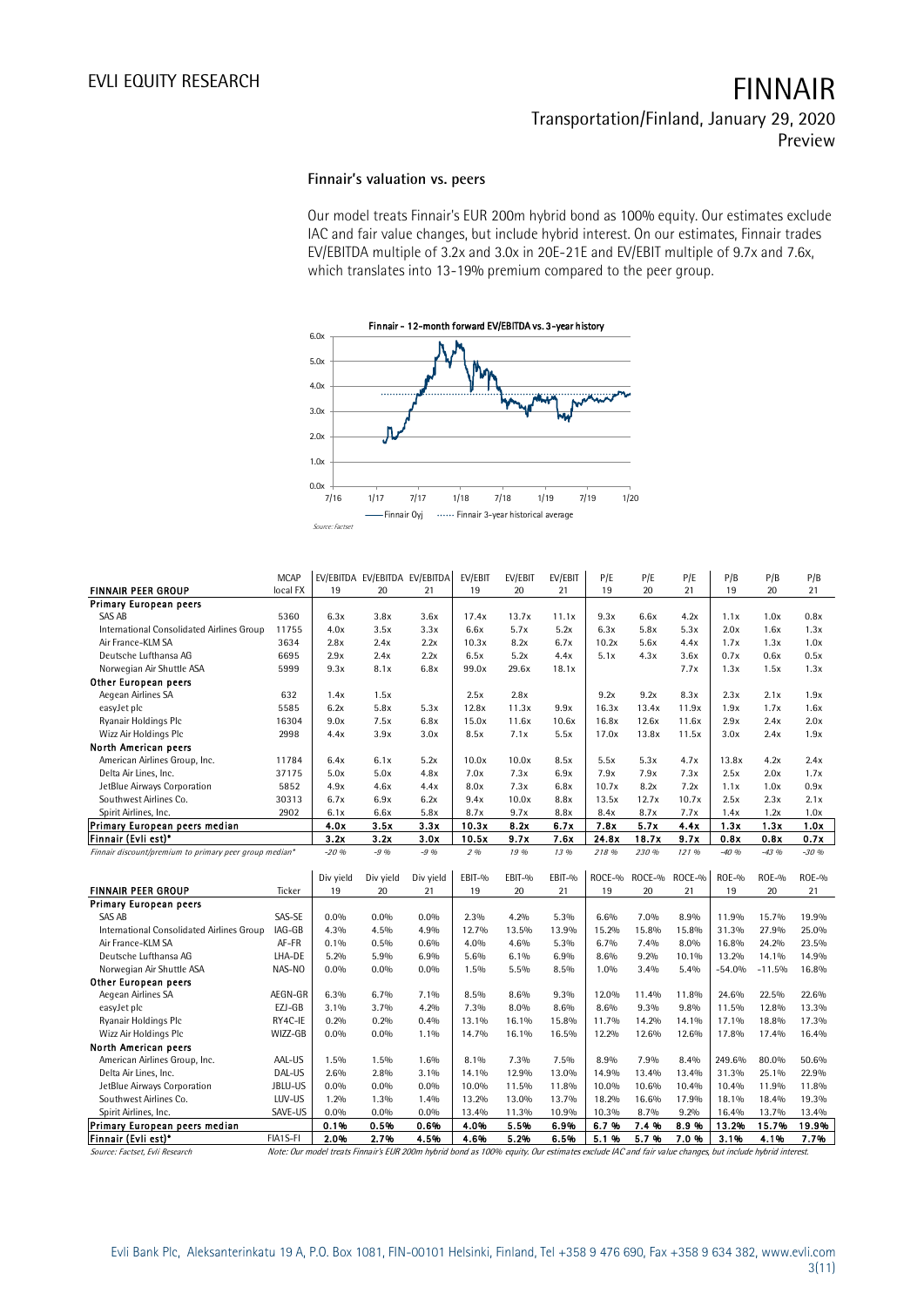# Transportation/Finland, January 29, 2020

Preview

| INTERIM FIGURES                      |        |         |         |          |          |         |        |         |         |         |          |          |
|--------------------------------------|--------|---------|---------|----------|----------|---------|--------|---------|---------|---------|----------|----------|
| EVLI ESTIMATES, EURm                 | 201801 | 201802  | 201803  | 201804   | 2018     | 201901  | 201902 | 201903  | 2019Q4E | 2019E   | 2020E    | 2021E    |
| Net sales                            | 641.1  | 718.2   | 806.9   | 683.5    | 2.849.7  | 673.0   | 793.4  | 870.3   | 740.0   | 3,076.7 | 3,178.2  | 3,304.0  |
| EBITDA                               | 86.6   | 130.5   | 191.4   | 104.1    | 512.6    | 59.9    | 125.9  | 181.9   | 89.7    | 457.5   | 492.7    | 552.3    |
| EBITDA margin (%)                    | 13.5   | 18.2    | 23.7    | 15.2     | 18.0     | 8.9     | 15.9   | 20.9    | 12.1    | 14.9    | 15.5     | 16.7     |
| EBIT                                 | 14.6   | 59.1    | 118.2   | 26.5     | 218.4    | $-16.1$ | 47.2   | 100.7   | 8.2     | 140.1   | 165.1    | 216.0    |
| EBIT margin (%)                      | 2.3    | 8.2     | 14.6    | 3.9      | 7.7      | $-2.4$  | 5.9    | 11.6    | 1.1     | 4.6     | 5.2      | 6.5      |
| Net financial items                  | $-0.1$ | $-70.1$ | $-27.8$ | $-31.0$  | $-129.0$ | $-31.0$ | $-8.8$ | $-22.9$ | $-27.0$ | $-89.7$ | $-101.6$ | $-107.9$ |
| Pre-tax profit                       | 14.5   | $-11.0$ | 90.4    | $-4.5$   | 89.4     | $-47.1$ | 38.4   | 77.8    | $-18.8$ | 50.4    | 63.5     | 108.1    |
| Tax                                  | $-3.3$ | 3.9     | $-17.6$ | $-8.6$   | $-25.6$  | 9.7     | $-7.8$ | $-14.4$ | 3.8     | $-8.7$  | $-12.7$  | $-21.6$  |
| Tax rate (%)                         | 22.8   | 35.5    | 19.5    | $-191.1$ | 28.6     | 20.6    | 20.3   | 18.5    | 20.0    | 17.4    | 20.0     | 20.0     |
| Net profit                           | 8.1    | $-10.2$ | 69.7    | $-16.2$  | 51.2     | $-40.6$ | 27.4   | 60.2    | $-18.2$ | 28.8    | 38.2     | 73.9     |
| EPS                                  | 0.06   | $-0.08$ | 0.54    | $-0.13$  | 0.40     | $-0.32$ | 0.21   | 0.47    | $-0.14$ | 0.22    | 0.30     | 0.58     |
| EPS adjusted (diluted no. of shares) | 0.06   | $-0.08$ | 0.54    | $-0.13$  | 0.40     | $-0.32$ | 0.21   | 0.47    | $-0.14$ | 0.22    | 0.30     | 0.58     |
| Dividend per share                   | 0.00   | 0.00    | 0.00    | 0.00     | 0.27     | 0.00    | 0.00   | 0.00    | 0.00    | 0.11    | 0.15     | 0.25     |
| SALES, EURm                          |        |         |         |          |          |         |        |         |         |         |          |          |
| Group total                          | 641.1  | 718.2   | 806.9   | 683.5    | 2,849.7  | 673.0   | 793.4  | 870.3   | 740.0   | 3,076.7 | 3,178.2  | 3,304.0  |
| Total                                | 641.1  | 718.2   | 806.9   | 683.5    | 2,849.7  | 673.0   | 793.4  | 870.3   | 740.0   | 3,076.7 | 3,178.2  | 3,304.0  |
| SALES GROWTH, Y/Y %                  |        |         |         |          |          |         |        |         |         |         |          |          |
| Group total                          | 15.6   | 13.4    | 9.7     | 5.9      | 11.0     | 5.0     | 10.5   | 7.9     | 8.3     | 8.0     | 3.3      | 4.0      |
| Total                                | 15.6   | 13.4    | 9.7     | 5.9      | 11.0     | 5.0     | 10.5   | 7.9     | 8.3     | 8.0     | 3.3      | $4.0$    |
| EBIT, EURm                           |        |         |         |          |          |         |        |         |         |         |          |          |
| Group total                          | 14.6   | 59.1    | 118.2   | 26.5     | 218.4    | $-16.1$ | 47.2   | 100.7   | 8.2     | 140.1   | 165.1    | 216.0    |
| Total                                | 14.6   | 59.1    | 118.2   | 26.5     | 218.4    | $-16.1$ | 47.2   | 100.7   | 8.2     | 140.1   | 165.1    | 216.0    |
| EBIT margin, %                       |        |         |         |          |          |         |        |         |         |         |          |          |
| Group total                          | 2.3    | 8.2     | 14.6    | 3.9      | 7.7      | $-2.4$  | 5.9    | 11.6    | 1.1     | 4.6     | 5.2      | 6.5      |
| Total                                | 2.3    | 8.2     | 14.6    | 3.9      | 7.7      | $-2.4$  | 5.9    | 11.6    | 1.1     | 4.6     | 5.2      | 6.5      |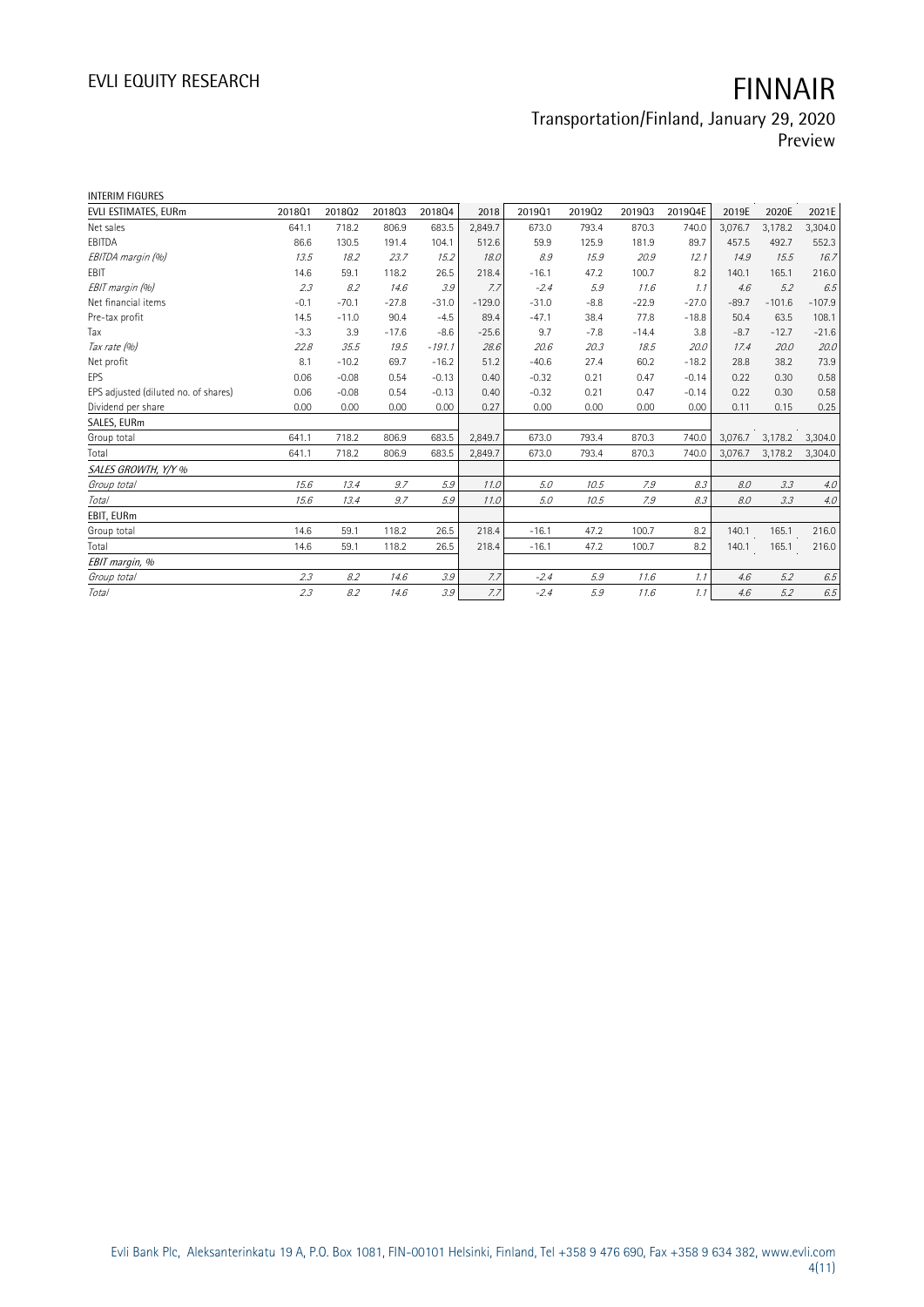# Transportation/Finland, January 29, 2020

Preview

| <b>INCOME STATEMENT, EURm</b>            | 2014         | 2015         | 2016           | 2017                | 2018           | 2019E               | 2020E        | 2021E                   |
|------------------------------------------|--------------|--------------|----------------|---------------------|----------------|---------------------|--------------|-------------------------|
| Sales                                    | 2,284.5      | 2,254.5      | 2,316.8        | 2,568.4             | 2,849.7        | 3,076.7             | 3,178.2      | 3,304.0                 |
| Sales growth (%)                         | $-4.8$       | $-1.3$       | 2.8            | 10.9                | 11.0           | 8.0                 | 3.3          | 4.0                     |
| EBITDA                                   | 97.8         | 131.8        | 161.0          | 299.6               | 512.6          | 457.5               | 492.7        | 552.3                   |
| EBITDA margin (%)                        | 4.3          | 5.8          | 6.9            | 11.7                | 18.0           | 14.9                | 15.5         | 16.7                    |
| Depreciation                             | $-134.3$     | $-108.1$     | $-105.8$       | $-129.2$            | $-294.2$       | $-317.4$            | $-327.6$     | $-336.3$                |
| EBITA                                    | $-36.5$      | 23.7         | 55.2           | 170.4               | 218.4          | 140.1               | 165.1        | 216.0                   |
| Goodwill amortization / writedown        | 0.0          | 0.0          | 0.0            | 0.0                 | 0.0            | 0.0                 | 0.0          | 0.0                     |
| EBIT                                     | $-36.5$      | 23.7         | 55.2           | 170.4               | 218.4          | 140.1               | 165.1        | 216.0                   |
| EBIT margin (%)                          | $-1.6$       | 1.1          | 2.4            | 6.6                 | 7.7            | 4.6                 | 5.2          | 6.5                     |
| Reported EBIT                            | $-36.5$      | 12.4         | 53.8           | 169.5               | 218.3          | 140.1               | 165.1        | 216.0                   |
| EBIT margin (reported) (%)               | $-1.6$       | 0.6          | 2.3            | 6.6                 | 7.7            | 4.6                 | 5.2          | 6.5                     |
| Net financials                           | $-26.6$      | $-8.3$       | $-10.5$        | $-13.7$             | $-129.0$       | $-89.7$             | $-101.6$     | $-107.9$                |
| Pre-tax profit                           | $-63.1$      | 15.4         | 44.7           | 156.7               | 89.4           | 50.4                | 63.5         | 108.1                   |
| Taxes                                    | 12.6         | $-3.1$       | $-8.9$         | $-31.3$             | $-25.6$        | $-8.7$              | $-12.7$      | $-21.6$                 |
| Minority shares                          | $-0.2$       | 0.0          | 0.0            | 0.0                 | 0.0            | 0.0                 | 0.0          | 0.0                     |
| Net profit                               | $-50.7$      | $-17.8$      | 19.4           | 111.9               | 51.1           | 28.8                | 38.2         | 73.9                    |
| Cash NRIs                                | 0.0          | $-11.3$      | $-1.4$         | $-0.9$              | $-0.1$         | 0.0                 | 0.0          | 0.0                     |
| Non-cash NRIs                            | 0.0          | 0.0          | 0.0            | 0.0                 | 0.0            | 0.0                 | 0.0          | 0.0                     |
| <b>BALANCE SHEET, EURm</b>               |              |              |                |                     |                |                     |              |                         |
| Assets                                   |              |              |                |                     |                |                     |              |                         |
| Fixed assets                             | 1,053        | 957          | 1,189          | 1,446               | 1,547          | 1,809               | 1,952        | 2,016                   |
| Goodwill                                 | $\mathbf 0$  | $\mathbf 0$  | $\mathbf 0$    | $\mathsf{O}\xspace$ | $\mathbf 0$    | $\mathbf 0$         | $\mathbf 0$  | $\mathbf 0$             |
| Right of use assets                      | $\mathbf{0}$ | $\mathbf{0}$ | $\overline{0}$ | $\mathbf 0$         | 999            | 785                 | 788          | 819                     |
| Inventory                                | 15           | 12           | 15             | 17                  | 121            | 130                 | 135          | 140                     |
| Receivables                              | 358          | 364          | 512            | 460                 | 210            | 222                 | 228          | 235                     |
| Liquid funds                             | 426          | 708          | 814            | 965                 | 1,067          | 1,152               | 1,190        | 1,237                   |
| Total assets                             | 1,885        | 2,050        | 2,529          | 2,887               | 3,944          | 4,098               | 4,293        | 4,448                   |
| Liabilities                              |              |              |                |                     |                |                     |              |                         |
| Shareholder's equity                     | 514          | 727          | 857            | 1,016               | 918            | 912                 | 936          | 991                     |
| Minority interest                        | $\mathbf{1}$ | $\mathbf 0$  | $\mathbf 0$    | $\mathbf 0$         | $\mathbf 0$    | $\mathbf 0$         | $\mathbf 0$  | $\overline{0}$          |
| Convertibles                             | $\mathbf 0$  | $\mathbf 0$  | $\mathbf 0$    | 0                   | $\mathbf 0$    | $\mathbf 0$         | $\mathbf 0$  | $\mathbf 0$             |
| Lease liabilities                        | $\mathbf 0$  | $\mathbf 0$  | $\mathbf 0$    | $\mathsf{O}\xspace$ | 1,159          | 785                 | 788          | 819                     |
| Deferred taxes                           | $\mathbf 0$  | $\mathbf{0}$ | 33             | 74                  | 48             | 48                  | 48           | 48                      |
| Interest bearing debt                    | 428          | 346          | 718            | 719                 | 615            | 1,128               | 1,285        | 1,341                   |
|                                          | 601          | 682          | 519            | 566                 | 285            | 308                 | 318          | 331                     |
| Non-interest bearing current liabilities |              |              | 339            |                     |                |                     |              | 811                     |
| Other interest-free debt                 | 246<br>1,885 | 201          |                | 428                 | 811<br>3,944   | 811                 | 811<br>4,293 |                         |
| Total liabilities<br>CASH FLOW, EURm     |              | 2,050        | 2,529          | 2,887               |                | 4,098               |              | 4,448                   |
| + EBITDA                                 |              |              |                |                     |                |                     |              |                         |
|                                          | 98<br>$-27$  | 132          | 161            | 300                 | 513<br>$-129$  | 457<br>$-90$        | 493          | 552<br>$-108$           |
| - Net financial items                    |              | $-8$         | $-10$          | $-14$               |                |                     | $-102$       |                         |
| - Taxes                                  | $\mathbf 0$  | $\mathbf 0$  | 33             | $-1$                | $-52$          | $-9$                | $-13$        | $-22$<br>$\overline{1}$ |
| - Increase in Net Working Capital        | $-33$        | 43           | 56             | 57                  | 50             | $\mathbf{1}$        | $\mathbf 0$  |                         |
| $+/-$ Other                              | $-33$        | $-2$         | $-19$          | 40                  | $\overline{1}$ | $-13$               | $-13$        | $-13$                   |
| = Cash flow from operations              | 5            | 164          | 220            | 382                 | 383            | 347                 | 366          | 411                     |
| - Capex                                  | $-146$       | $-81$        | $-486$         | $-405$              | $-330$         | $-365$              | $-475$       | $-432$                  |
| - Acquisitions                           | $\mathbf 0$  | $\mathbf 0$  | $\mathbf 0$    | $\mathsf{O}\xspace$ | $\mathbf 0$    | $\mathbf 0$         | $\mathbf 0$  | $\mathbf 0$             |
| + Divestments                            | 268          | 448          | 153            | 157                 | 214            | $\mathsf{O}\xspace$ | $\mathbf 0$  | $\overline{0}$          |
| = Free cash flow                         | 126          | 531          | $-113$         | 134                 | 268            | $-18$               | $-108$       | $-21$                   |
| +/- New issues/buybacks                  | 143          | 231          | 110            | 60                  | $-110$         | $\mathbf 0$         | $\mathbf 0$  | $\mathbf 0$             |
| - Paid dividend                          | $\mathbb O$  | $\mathbb O$  | $\mathbf 0$    | $-13$               | $-38$          | $-35$               | $-14$        | $-19$                   |
| $+/-$ Other                              | $-46$        | $-480$       | 108            | $-30$               | $-17$          | 138                 | 160          | 87                      |
| Change in cash                           | 223          | 282          | 105            | 151                 | 103            | 85                  | 38           | 47                      |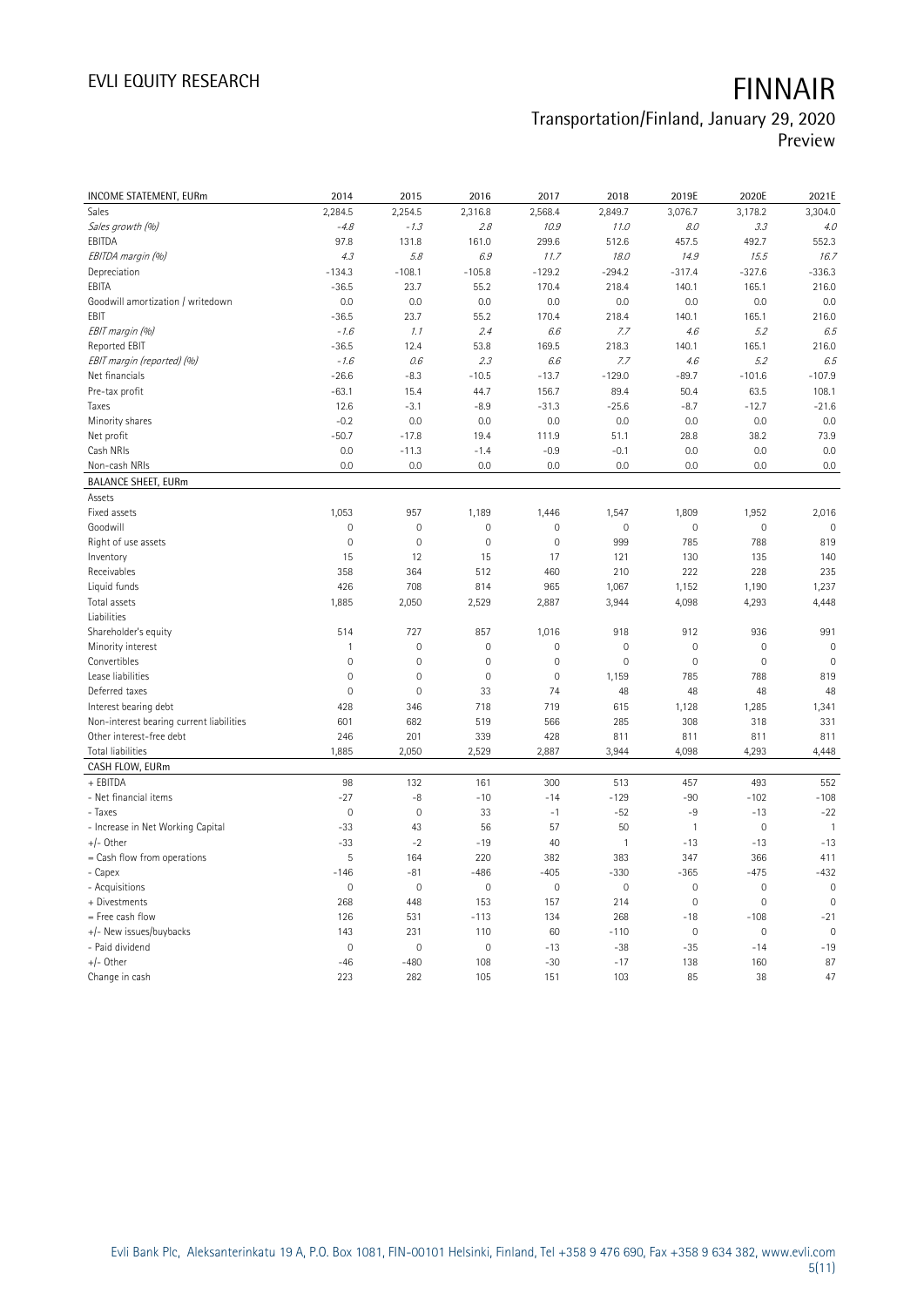## Transportation/Finland, January 29, 2020 Preview

| <b>KEY FIGURES</b>                             | 2015            | 2016            | 2017            | 2018         | 2019E        | 2020E        | 2021E        |
|------------------------------------------------|-----------------|-----------------|-----------------|--------------|--------------|--------------|--------------|
| M-cap                                          | 694             | 516             | 1,643           | 908          | 715          | 715          | 715          |
| Net debt (excl. convertibles)                  | $-362$          | $-96$           | $-246$          | 707          | 760          | 883          | 923          |
| Enterprise value                               | 332             | 420             | 1,397           | 1,615        | 1,475        | 1,598        | 1,638        |
| Sales                                          | 2,255           | 2,317           | 2,568           | 2,850        | 3,077        | 3,178        | 3,304        |
| EBITDA                                         | 132             | 161             | 300             | 513          | 457          | 493          | 552          |
| EBIT                                           | 24              | 55              | 170             | 218          | 140          | 165          | 216          |
| Pre-tax                                        | 15              | 45              | 157             | 89           | 50           | 63           | 108          |
| Earnings                                       | $-6$            | 21              | 113             | 51           | 29           | 38           | 74           |
| Equity book value (excl. minorities)           | 727             | 857             | 1,016           | 918          | 912          | 936          | 991          |
| Valuation multiples                            |                 |                 |                 |              |              |              |              |
| EV/sales                                       | 0.1             | 0.2             | 0.5             | 0.6          | 0.5          | 0.5          | 0.5          |
| EV/EBITDA                                      | 2.5             | 2.6             | 4.7             | 3.2          | 3.2          | 3.2          | 3.0          |
| EV/EBITA                                       | 14.0            | 7.6             | 8.2             | 7.4          | 10.5         | 9.7          | 7.6          |
| EV/EBIT                                        | 14.0            | 7.6             | 8.2             | 7.4          | 10.5         | 9.7          | 7.6          |
| EV/OCF                                         | 2.0             | 1.9             | 3.7             | 4.2          | 4.2          | 4.4          | 4.0          |
| EV/FCFF                                        | 1.5             | $-1.5$          | 6.3             | 6.1          | $-51.4$      | 14.9         | 7.9          |
| P/FCFE                                         | 1.3             | $-4.6$          | 12.2            | 3.4          | $-39.1$      | $-6.6$       | $-34.3$      |
| P/E                                            | $-107.2$        | 24.9            | 14.6            | 17.7         | 24.8         | 18.7         | 9.7          |
| P/B                                            | 1.0             | 0.6             | 1.6             | 1.0          | 0.8          | 0.8          | 0.7          |
| Target EV/EBITDA                               | $O.O$           | 0.0             | 0.0             | $O.O$        | 3.5          | 3.5          | 3.2          |
| Target EV/EBIT                                 | 0.0             | 0.0             | 0.0             | 0.0          | 11.4         | 10.4         | 8.1          |
| Target EV/FCF                                  | 0.0             | 0.0             | 0.0             | $O.O$        | $-87.2$      | $-15.8$      | $-84.2$      |
| Target P/B                                     | 0.0             | 0.0             | 0.0             | 0.0          | 0.9          | 0.9          | 0.8          |
| Target P/E                                     | 0.0             | 0.0             | 0.0             | $O.O$        | 28.9         | 21.8         | 11.3         |
| Per share measures                             |                 |                 |                 |              |              |              |              |
|                                                |                 |                 |                 |              |              |              |              |
|                                                |                 |                 |                 |              |              |              |              |
| Number of shares                               | 128,136         | 128,136         | 128,136         | 128,136      | 128,136      | 128,136      | 128,136      |
| Number of shares (diluted)                     | 128,136         | 128,136         | 128,136         | 128,136      | 128,136      | 128,136      | 128,136      |
| EPS                                            | $-0.05$         | 0.16            | 0.88            | 0.40         | 0.22         | 0.30         | 0.58         |
| Operating cash flow per share                  | 1.28            | 1.71            | 2.98            | 2.99         | 2.71         | 2.86         | 3.21         |
| Free cash flow per share                       | 4.15            | $-0.88$         | 1.05            | 2.09         | $-0.14$      | $-0.85$      | $-0.16$      |
| Book value per share                           | 5.68            | 6.69            | 7.93            | 7.17         | 7.12         | 7.31         | 7.73         |
| Dividend per share                             | 0.00            | 0.10            | 0.30            | 0.27         | 0.11         | 0.15         | 0.25         |
| Dividend payout ratio, %                       | 0.0             | 61.7            | 34.1            | 68.6         | 48.9         | 50.3         | 43.4         |
| Dividend yield, %                              | 0.0             | 2.5             | 2.3             | 3.9          | 2.0          | 2.7          | 4.5          |
| FCF yield, %                                   | 76.5            | $-21.9$         | 8.2             | 29.5         | $-2.6$       | $-15.2$      | $-2.9$       |
| Efficiency measures                            |                 |                 |                 |              |              |              |              |
| ROE                                            | $-1.0$          | 2.6             | 12.0            | 5.3          | 3.1          | 4.1          | 7.7          |
| <b>ROCE</b>                                    | 2.4             | 4.2             | 10.3            | 9.9          | 5.1          | 5.7          | 7.0          |
| Financial ratios                               |                 |                 |                 |              |              |              |              |
| Inventories as % of sales                      | 0.5             | 0.6             | 0.7             | 4.2          | 4.2          | 4.2          | 4.2          |
| Receivables as % of sales                      | 16.2            | 22.1            | 17.9            | 7.4          | 7.2          | 7.2          | 7.1          |
| Non-interest bearing liabilities as % of sales | 30.3            | 22.4            | 22.0            | 10.0         | 10.0         | 10.0         | 10.0         |
| NWC/sales, %                                   | $-21.6$         | $-12.7$         | $-18.7$         | $-26.3$      | $-24.4$      | $-23.6$      | $-22.7$      |
| Operative CAPEX/sales, %                       | 3.6             | 21.0            | 15.8            | 11.6         | 11.9         | 14.9         | 13.1         |
| CAPEX/sales (incl. acquisitions), %            | 3.6             | 21.0            | 15.8            | 11.6         | 11.9         | 14.9         | 13.1         |
| FCFF/EBITDA                                    | 1.6             | $-1.8$          | 0.7             | 0.5          | $-0.1$       | 0.2          | 0.4          |
| Net debt/EBITDA, book-weighted                 | $-2.7$          | $-0.6$          | $-0.8$          | 1.4          | 1.7          | 1.8          | 1.7          |
| Debt/equity, market-weighted                   | 0.5             | 1.4             | 0.4             | 0.7          | 1.6          | 1.8          | 1.9          |
| Equity ratio, book-weighted<br>Gearing, %      | 40.6<br>$-49.8$ | 37.8<br>$-11.2$ | 39.1<br>$-24.2$ | 25.4<br>77.0 | 24.3<br>83.3 | 23.8<br>94.3 | 24.3<br>93.1 |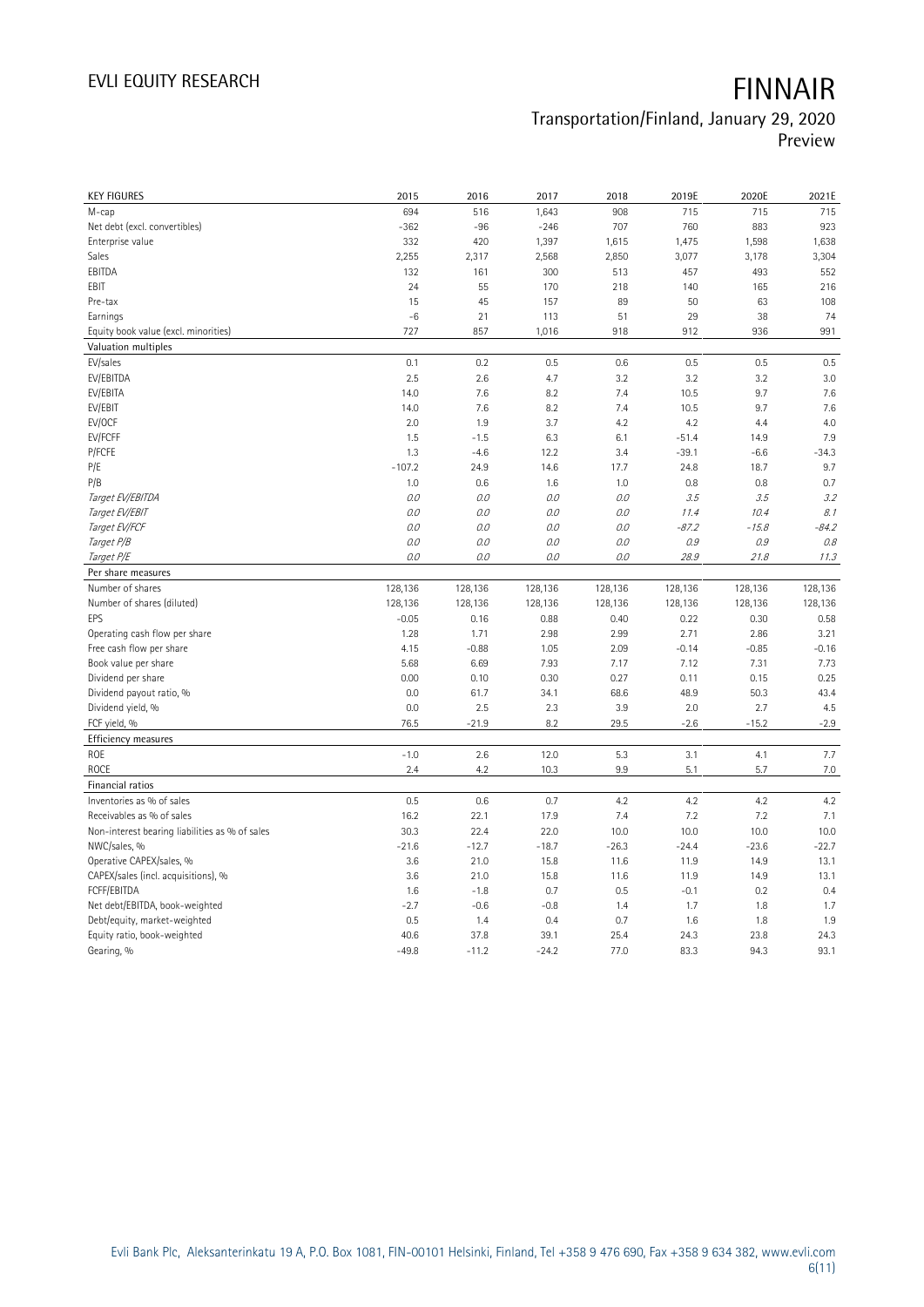COMPANY DESCRIPTION: Finnair is a network airline established in 1923. The company specializes in passenger and cargo traffic between Asia and Europe and it has over 100 destinations worldwide. The company has modern and eco-friendly fleet that consists of over 80 aircrafts.

INVESTMENT CASE: Finnair's investment case relies on growth and profitability improvement which stems from its competitive advantage of operating the transfer traffic between Europe and Asia due to its geographical position and operating a growing cost efficient and eco-friendly modern fleet.

| <b>OWNERSHIP STRUCTURE</b>                 | <b>SHARES</b> | <b>EURm</b> | 0/0   |
|--------------------------------------------|---------------|-------------|-------|
| Prime Minister's Office                    | 71,515,426    | 399.056     | 55.8% |
| The local Government Pensions Institution  | 6,250,875     | 34.880      | 4.9%  |
| Varma Mutual Pension Insurance Company     | 3,261,933     | 18.202      | 2.5%  |
| Ilmarinen Mutual Pension Insurance Company | 2,870,642     | 16.018      | 2.2%  |
| Tiiviste-Group Oy                          | 2,150,000     | 11.997      | 1.7%  |
| The State Pension Fund                     | 1,700,000     | 9.486       | 1.3%  |
| Oy Etra Invest Ab                          | 1,000,000     | 5.580       | 0.8%  |
| Veritas Pension Insurance Company          | 803,174       | 4.482       | 0.6%  |
| Laakkonen Mikko Kalervo                    | 740,000       | 4.129       | 0.6%  |
| Evli Finland Select Fund                   | 700,000       | 3.906       | 0.5%  |
| Ten largest                                | 90,992,050    | 507.736     | 71%   |
| Residual                                   | 37,144,065    | 207.264     | 29%   |
| Total                                      | 128, 136, 115 | 715.000     | 100%  |

| <b>EARNINGS CALENDAR</b> |                 |
|--------------------------|-----------------|
| February 07, 2020        | FY 2019 Results |
| April 29, 2020           | Q1 report       |
| July 17, 2020            | Q2 report       |
| October 28, 2020         | Q3 report       |
| OTHER EVENTS             |                 |
| March 20, 2018           | AGM             |
|                          |                 |

| COMPANY MISCELLANEOUS |                                            |
|-----------------------|--------------------------------------------|
| CEO: Topi Manner      | Tietotie 9, 01053 FINNAIR (VANTAA AIRPORT) |
| CFO: Mika Stirkkinen  | Tel: +358 9 818 2780                       |
| IR: Erkka Salonen     |                                            |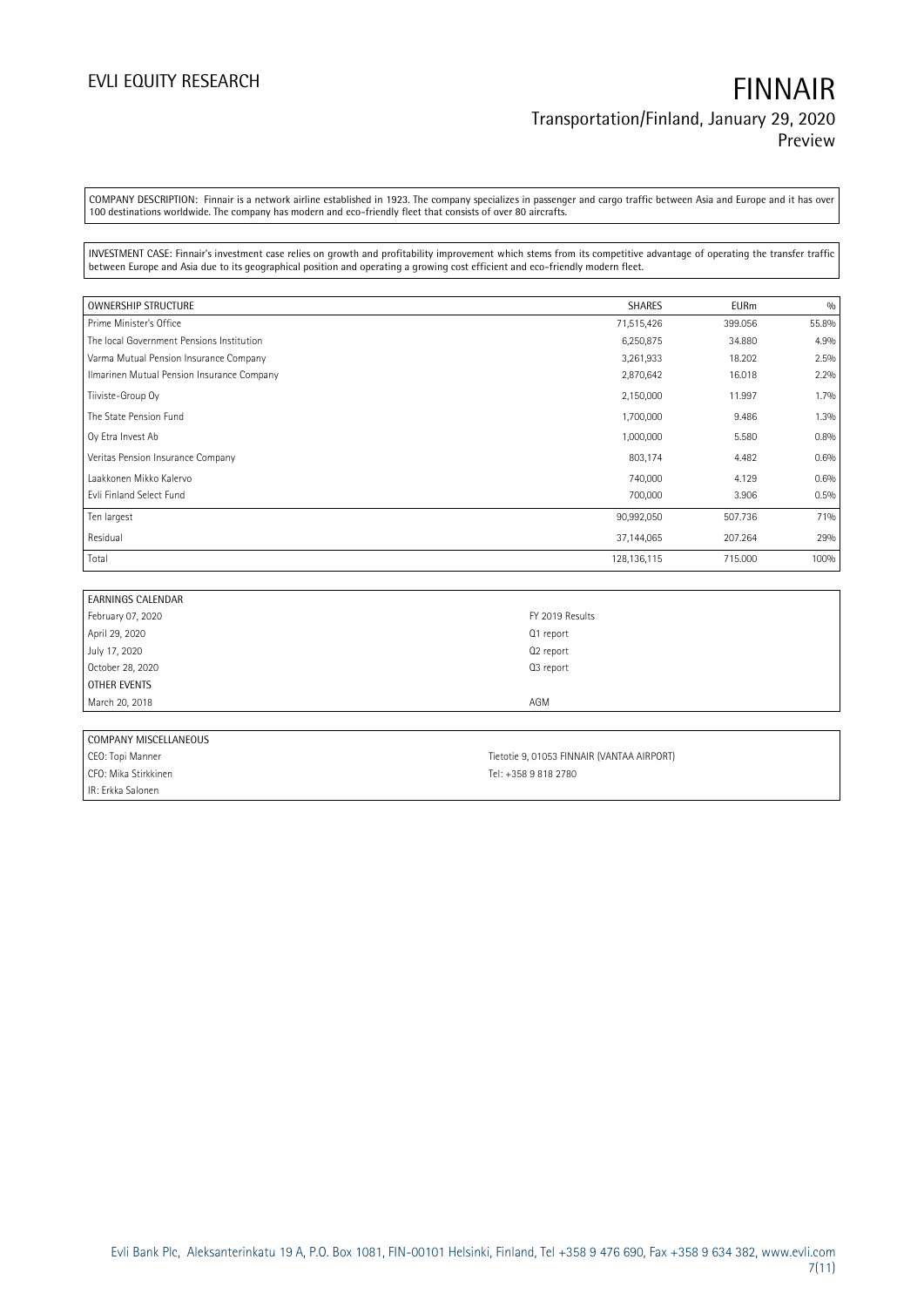DEFINITIONS

| P/E                                                                              | EPS                                                                                                   |
|----------------------------------------------------------------------------------|-------------------------------------------------------------------------------------------------------|
|                                                                                  |                                                                                                       |
| Price per share                                                                  | Profit before extraord. items and taxes-income taxes + minority interest                              |
| Earnings per share                                                               | Number of shares                                                                                      |
| P/BV                                                                             | <b>DPS</b>                                                                                            |
| Price per share                                                                  |                                                                                                       |
| Shareholders' equity + taxed provisions per share                                | Dividend for the financial period per share                                                           |
|                                                                                  |                                                                                                       |
|                                                                                  |                                                                                                       |
| Market cap                                                                       | OCF (Operating cash flow)                                                                             |
|                                                                                  |                                                                                                       |
| Price per share * Number of shares                                               | EBITDA - Net financial items - Taxes - Increase in working                                            |
|                                                                                  | capital - Cash NRIs ± Other adjustments                                                               |
|                                                                                  |                                                                                                       |
| EV (Enterprise value)                                                            | FCF (Free cash flow)                                                                                  |
|                                                                                  |                                                                                                       |
| Market cap + net debt + minority interest at market value -                      | Operating cash flow - operative CAPEX - acquisitions + divestments                                    |
| share of associated companies at market value                                    |                                                                                                       |
|                                                                                  |                                                                                                       |
| EV/Sales                                                                         | FCF yield, %                                                                                          |
|                                                                                  |                                                                                                       |
| Enterprise value                                                                 | Free cash flow                                                                                        |
| <b>Sales</b>                                                                     | Market cap                                                                                            |
|                                                                                  |                                                                                                       |
| EV/EBITDA                                                                        | Operative CAPEX/sales                                                                                 |
|                                                                                  |                                                                                                       |
| Enterprise value<br>Earnings before interest, tax, depreciation and amortization | Capital expenditure - divestments - acquisitions                                                      |
|                                                                                  | Sales                                                                                                 |
| EV/EBIT                                                                          | Net working capital                                                                                   |
|                                                                                  |                                                                                                       |
| Enterprise value                                                                 | Current assets - current liabilities                                                                  |
| Operating profit                                                                 |                                                                                                       |
|                                                                                  |                                                                                                       |
| Net debt                                                                         | Capital employed/Share                                                                                |
|                                                                                  |                                                                                                       |
| Interest bearing debt - financial assets                                         | Total assets - non-interest bearing debt                                                              |
|                                                                                  | Number of shares                                                                                      |
| Total assets                                                                     | Gearing                                                                                               |
|                                                                                  |                                                                                                       |
| Balance sheet total                                                              | Net debt                                                                                              |
|                                                                                  | Equity                                                                                                |
| Div yield, %                                                                     | Debt/Equity, %                                                                                        |
|                                                                                  |                                                                                                       |
|                                                                                  |                                                                                                       |
| Dividend per share<br>Price per share                                            | Interest bearing debt                                                                                 |
|                                                                                  | Shareholders' equity $+$ minority interest $+$ taxed provisions                                       |
|                                                                                  |                                                                                                       |
| Payout ratio, %                                                                  | Equity ratio, %                                                                                       |
|                                                                                  |                                                                                                       |
| Total dividends                                                                  |                                                                                                       |
| Earnings before extraordinary items and taxes - income taxes + minority interest | Shareholders' equity $+$ minority interest $+$ taxed provisions<br>Total assets - interest-free loans |
|                                                                                  |                                                                                                       |
|                                                                                  |                                                                                                       |
| ROCE, %                                                                          | CAGR, %                                                                                               |
|                                                                                  |                                                                                                       |
| Profit before extraordinary items + interest expenses+ other financial costs     | Cumulative annual growth rate = Average growth per year                                               |
| Balance sheet total - non-interest bearing debt (average)                        |                                                                                                       |
|                                                                                  |                                                                                                       |
| ROE, %                                                                           |                                                                                                       |
|                                                                                  |                                                                                                       |
| Profit before extraordinary items and taxes - income taxes                       |                                                                                                       |
| Shareholder's equity + minority interest + taxed provisions (average)            |                                                                                                       |
|                                                                                  |                                                                                                       |
|                                                                                  |                                                                                                       |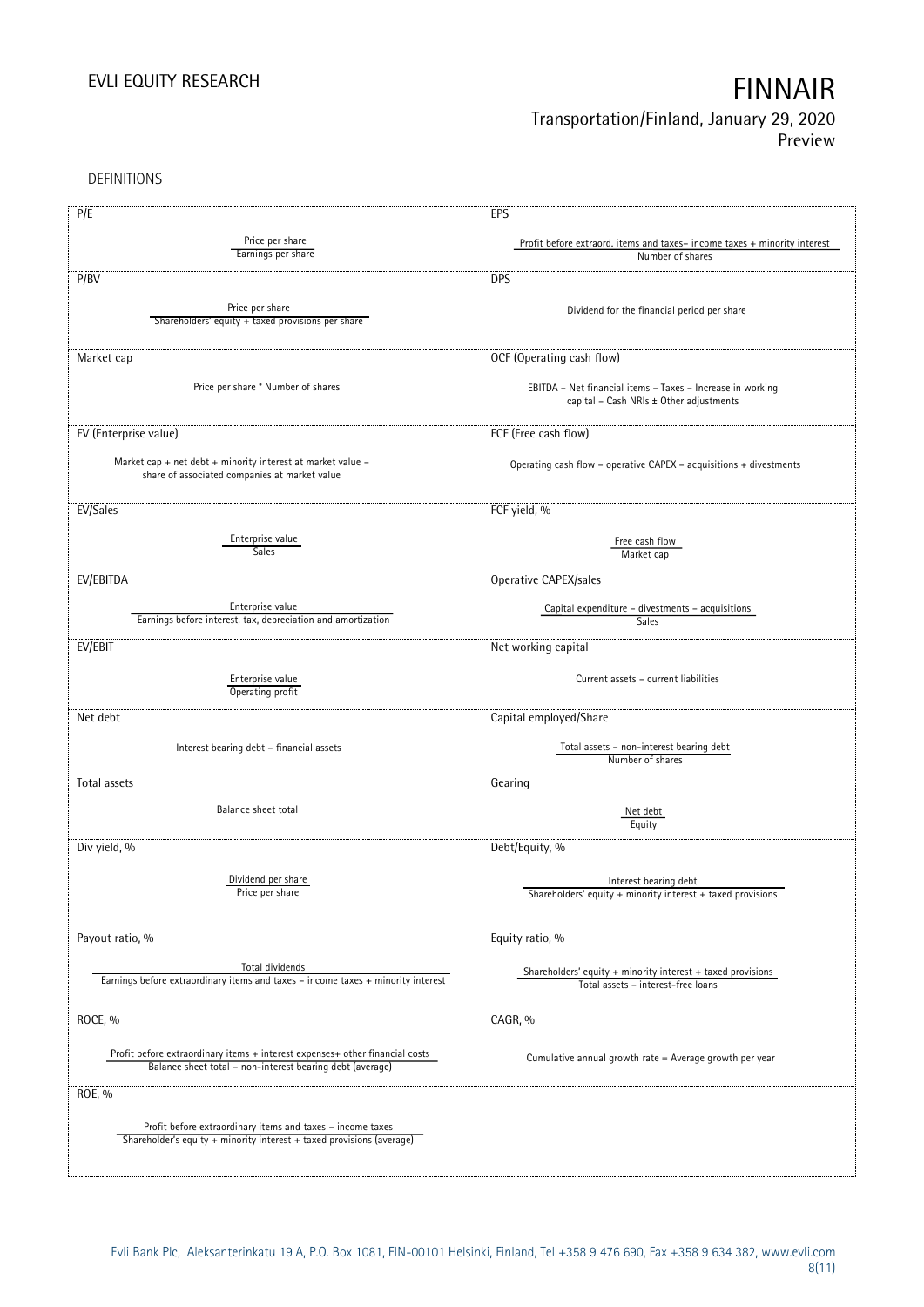### Important Disclosures

Evli Research Partners Plc ("ERP") uses 12-month target prices. Target prices are defined by utilizing analytical techniques based on financial theory including (but not limited to) discounted cash flow analysis and comparative valuation. The selection of valuation methods depends on different circumstances. Target prices may be altered on the basis of new information coming to light in the underlying company or changes in interest rates, changes in foreign exchange rates, other securities prices or market indices or outlook for the aforementioned factors or other factors that may change the conditions of financial markets. Recommendations and changes by analysts are available at Analysts' r[ecommendations and ratings revisions.](https://research.evli.com/JasperAllModels.action?authParam=key;461&authParam=x;G3rNagWrtf7K&authType=3)

Investment recommendations are defined as follows:

| Target price compared to share price | Recommendation                |
|--------------------------------------|-------------------------------|
| $<-10.96$                            | <b>SELL</b>                   |
| $-10 - (+10)$ %                      | H <sub>O</sub> I <sub>D</sub> |
| $> 10\%$                             | <b>BUY</b>                    |

ERP's investment recommendation of the analyzed company is updated at least 2 timer per year.



The graph above shows the distribution of ERP's recommendations of companies under coverage in 1st of February 2019. If recommendation is not given, it is not mentioned here.

### Name(s) of the analyst(s): Rissanen

This research report has been prepared by Evli Research Partners Plc ("ERP" or "Evli Research"). ERP is a subsidiary of Evli Bank Plc. Production of the investment recommendation has been concluded on [29.1.2020, 8:50]. This report has been published on [29.1.2020, 9:20].

None of the analysts contributing to this report, persons under their guardianship or corporations under their control have a position in the shares of the company or related securities.

The date and time for any price of financial instruments mentioned in the recommendation refer to the previous trading day's closing price(s) unless otherwise stated in the report.

Each analyst responsible for the content of this report assures that the expressed views accurately reflect the personal views of each analyst on the covered companies and securities. Each analyst assures that (s)he has not been, nor are or will be, receiving direct or indirect compensation related to the specific recommendations or views contained in this report.

Companies in the Evli Group, affiliates or staff of companies in the Evli Group, may perform services for, solicit business from, hold long or short positions in, or otherwise be interested in the investments (including derivatives) of any company mentioned in the publication or report.

Neither ERP nor any company within the Evli Group have managed or co-managed a public offering of the company's securities during the last 12 months prior to, received compensation for investment banking services from the company during the last 12 months prior to the publication of the research report.

ERP has signed an agreement with the issuer of the financial instruments mentioned in the recommendation, which includes production of research reports. This assignment has a limited economic and financial impact on ERP and/or Evli. Under the assignment ERP performs services including, but not limited to, arranging investor meetings or –events, investor relations communication advisory and production of research material.

ERP or another company within the Evli Group does not have an agreement with the company to perform market making or liquidity providing services. months prior to, received compensation for investment banking services from the company during the last 12 months prior to the publication of the. For the prevention and avoidance of conflicts of interests with respect to this report, there is an information barrier (Chinese wall) between Investment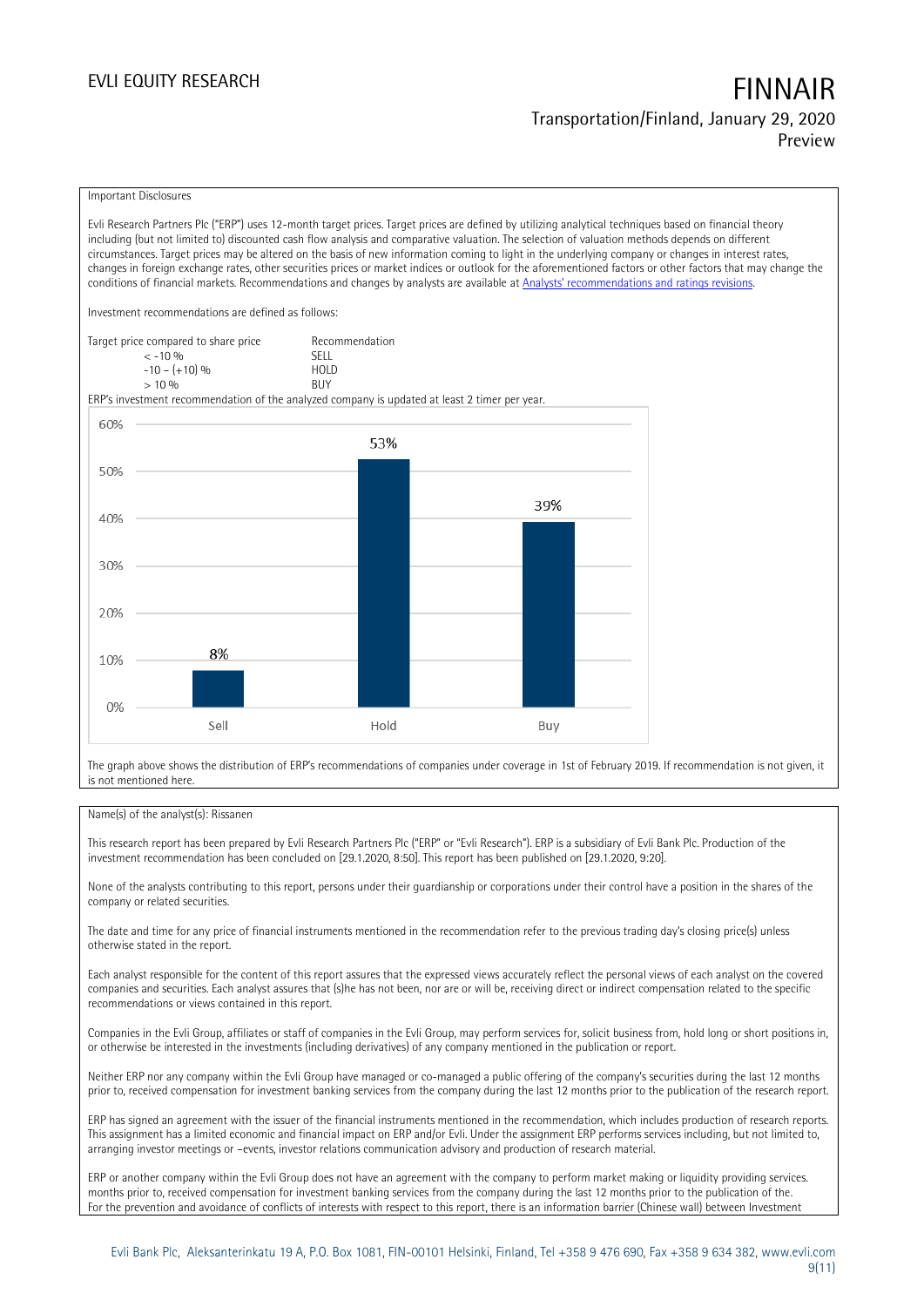Research and Corporate Finance units concerning unpublished investment banking services to the company. The remuneration of the analyst(s) is not tied directly or indirectly to investment banking transactions or other services performed by Evli Bank Plc or any company within Evli Group.

This report has not been disclosed to the company prior to its dissemination.

This report is provided and intended for informational purposes only and may not be used or considered under any circumstances as an offer to sell or buy any securities or as advice to trade any securities.

This report is based on sources ERP considers to be correct and reliable. The sources include information providers Reuters and Bloomberg, stock-exchange releases from the companies and other company news, Statistics Finland and articles in newspapers and magazines. However, ERP does not guarantee the materialization, correctness, accuracy or completeness of the information, opinions, estimates or forecasts expressed or implied in the report. In addition, circumstantial changes may have an influence on opinions and estimates presented in this report. The opinions and estimates presented are valid at the moment of their publication and they can be changed without a separate announcement. Neither ERP nor any company within the Evli Group are responsible for amending, correcting or updating any information, opinions or estimates contained in this report. Neither ERP nor any company within the Evli Group will compensate any direct or consequential loss caused by or derived from the use of the information represented in this publication.

All information published in this report is for the original recipient's private and internal use only. ERP reserves all rights to the report. No part of this publication may be reproduced or transmitted in any form or by any means, electronic, mechanical, photocopying, recording or otherwise, or stored in any retrieval system of any nature, without the written permission of ERP.

This report or its copy may not be published or distributed in Australia, Canada, Hong Kong, Japan, New Zealand, Singapore or South Africa. The publication or distribution of this report in certain other jurisdictions may also be restricted by law. Persons into whose possession this report comes are required to inform themselves about and to observe any such restrictions.

Evli Bank Plc is not registered as a broker-dealer with the U. S. Securities and Exchange Commission ("SEC"), and it and its analysts are not subject to SEC rules on securities analysts' certification as to the currency of their views reflected in the research report. Evli Bank is not a member of the Financial Industry Regulatory Authority ("FINRA"). It and its securities analysts are not subject to FINRA's rules on Communications with the Public and Research Analysts and Research Reports and the attendant requirements for fairness, balance and disclosure of potential conflicts of interest. This research report is only being offered in U.S. by Auerbach Grayson & Company, LLC (Auerbach Grayson) to Major U.S. Institutional Investors and is not available to, and should not be used by, any U.S. person or entity that is not a Major U.S. Institutional Investor. Auerbach Grayson is a broker-dealer registered with the U.S. Securities and Exchange Commission and is a member of the FINRA. U.S. entities seeking more information about any of the issuers or securities discussed in this report should contact Auerbach Grayson. The securities of non-U.S. issuers may not be registered with or subject to SEC reporting and other requirements.

ERP is not a supervised entity but its parent company Evli Bank Plc is supervised by the Finnish Financial Supervision Authority.